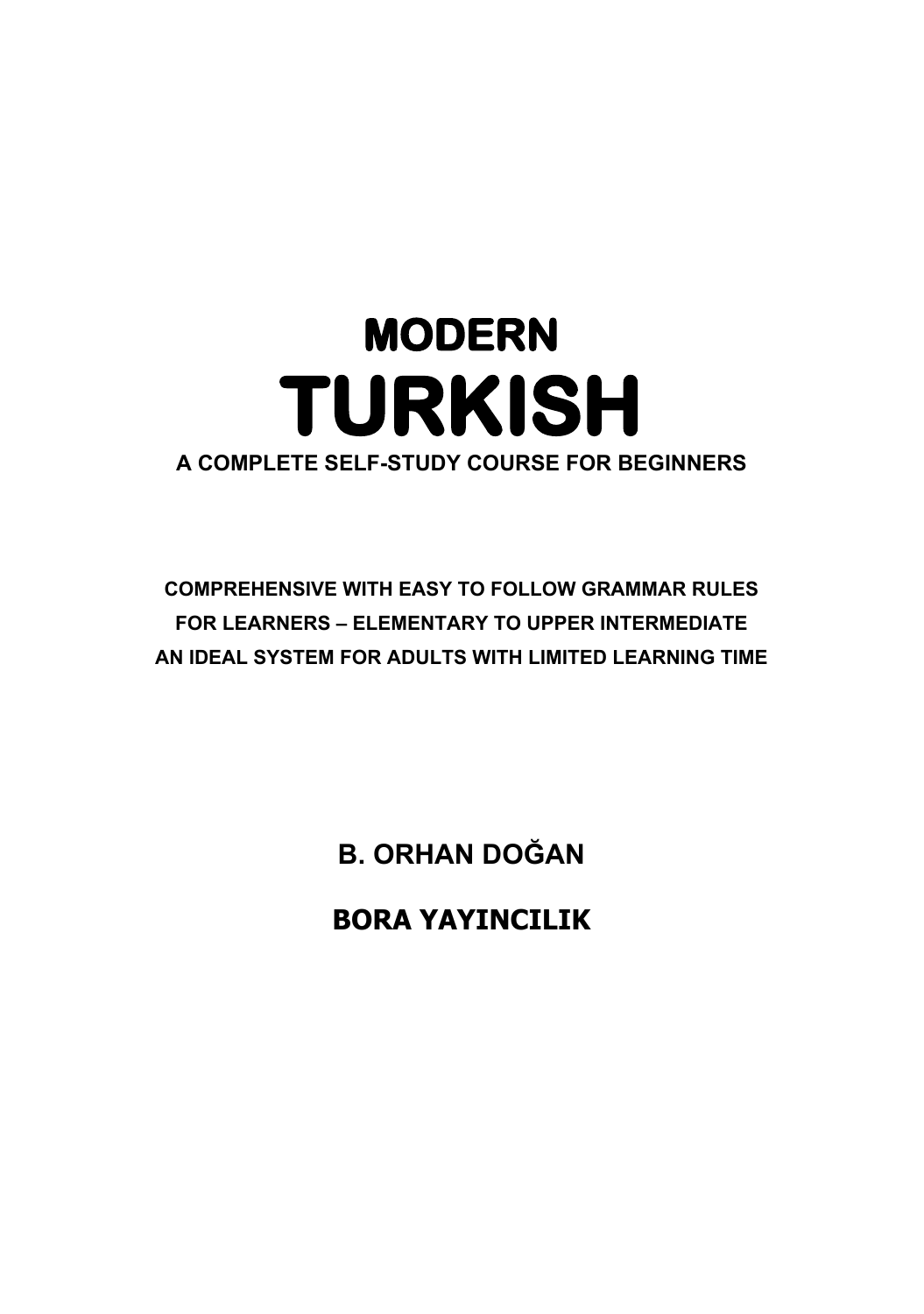#### **Modern Turkish** Copyright © Bekir Orhan Doğan

All rights reserved. No part of this book may be reproduced or transmitted in any form or by any means, electronic or mechanical, including photocopying, recording, or by any information storage and retrieval system, without the written permission of the author.

First published : March 1999 Eleventh edition : February 2018

ISBN: 978-605-61944-6-7

Published by:

#### **BORA YAYINCILIK**

ATAKENT 3. Etap, A-52/4 İkitelli - Küçükçekmece – İstanbul Tel: 0212 470 04 38 - 0532 381 92 36 Web Site: www.borayayincilik.com E-mail: ordogan@hotmail.com

Printed in Turkey by

**Doğa Basım İleri Matbaacılık San ve Tic. Ltd. Şti.** 

İ.O.S.B Turgut Özal Cad. Çelik Yanal Endüstri Merkezi No:117 / 2A-2B İkitelli-Başakşehir / İSTANBUL Tel: 0212 407 0 900 (pbx) – Faks: 0212 407 09 02 www.dogabasim.com info@dogabasim.com Sertifika No: 25642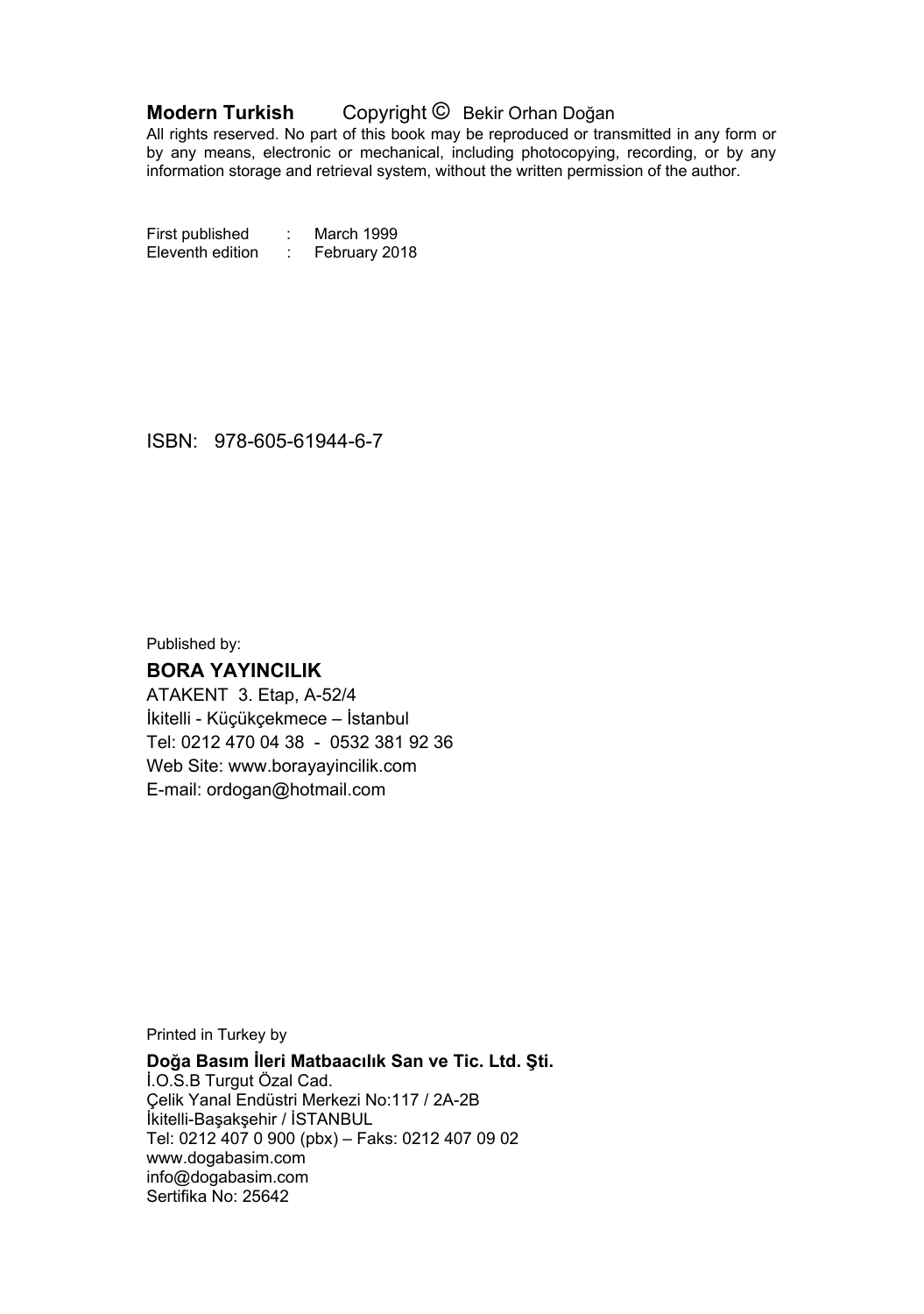# **TABLE OF CONTENTS**

**Introduction …….** 5 **Turkish Language …….** 6 **Lesson 1 The Turkish Alphabet …….** 8 **Soft G (Yumuşak G) …….** 10 **The Circumflex Accent ( ^ ) …….** 10  **Syllabification …….** 12 **Lesson 2 Subject Pronouns …….** 14 **Interrogatives …….** 14 **Demonstratives …….** 14 **Turkish Names …….** 15 **Numbers …….** 15 **Cardinal Numbers …….** 15 **Ordinal Numbers …….** 16 **Distributive Form Of Numbers (Birer, İkişer,...) …….** 16 **How Much, How Many, A Few, A Little, Lots Of …….** 18 **Times and Seasons …….** 20 **Days of The Week …….** 20 **Months of The Year and Seasons …….** 21 **Meeting somebody,Greetings,Thanks,Excuses,Introductions…** 21 **Lesson 3 Vowel Harmony Rule …….** 24 **Adjectives and Indefinite Article …….** 25 **Question Tag** (Değil mi?) **…….** 28 **Emphatics …….** 29 **The Plural …….** 30 **Changes in Consonants …….** 32 **Lesson 4 Suffixes …….** 35 **Verbs …….** 38 **Verb Stem + '(y)ış / (y)iş / (y)uş / (y)üş' …….** 39 **Verb Stem + ıcı/ici/ucu/ücü …….** 39 **Yapalım -** Let's do **…….** 40 **Imperative …….** 40 **Derived Verbs …….** 43 **Lesson 5 The Verb 'OLMAK :** TO BE **' …….** 44 **Present tense forms of 'olmak :** to be**' …….** 44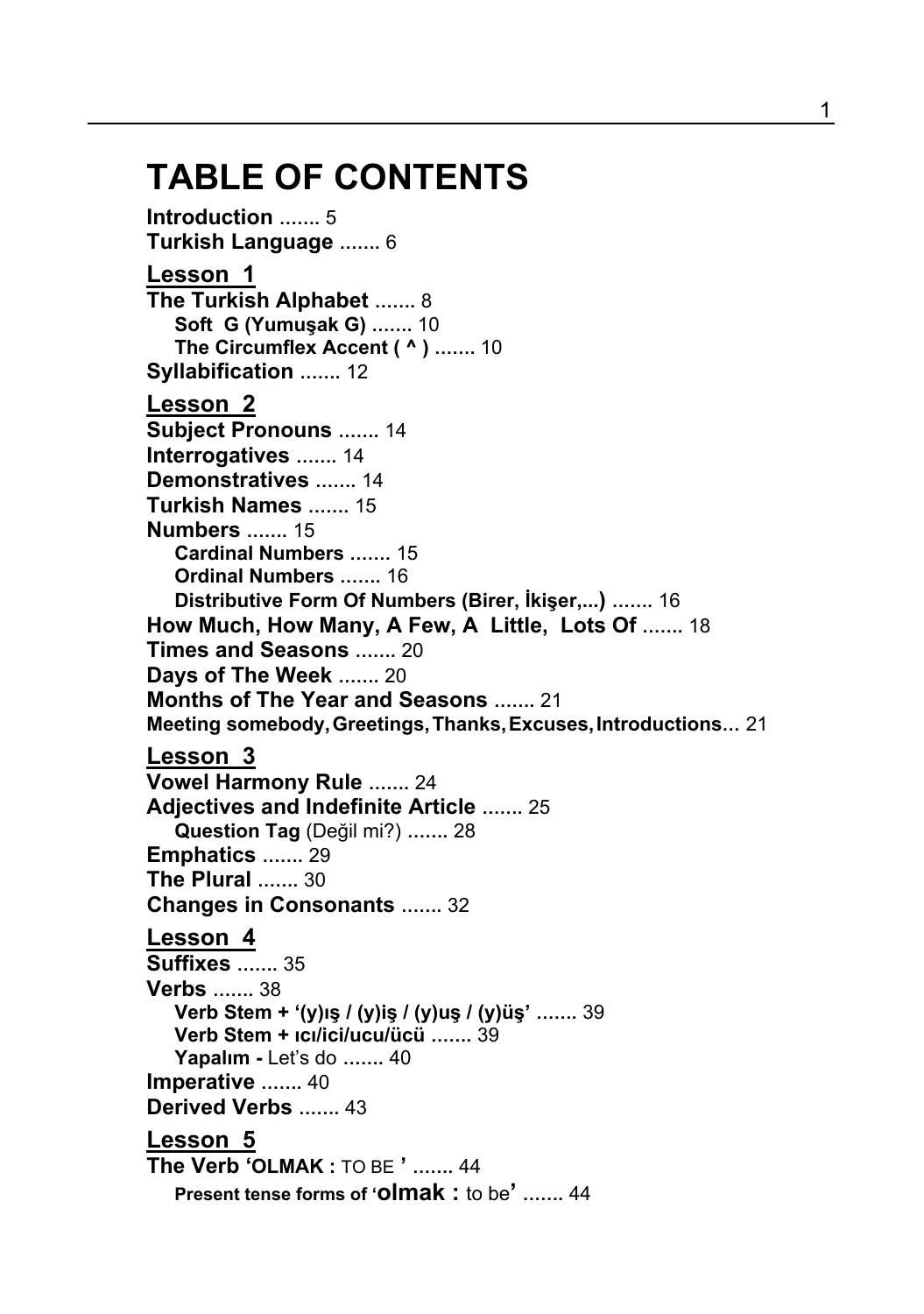**Buffers …….** 48 **Possessive Case …….** 50 **Possessive Pronouns …….** 50 **Compounds …….** 53 **Kendi …….** 54 **The Suffix '-ki' …….** 55 **Var, Yok [ There is(n't) / are(n't) - (not) to have(got) ] …….** 60 **Lesson 6 Simple Past Tense …….** 64 **Past Tense Forms of 'olmak :** to be**' : idim, idin, idi,…, …** 70 **Present Continuous Tense …….** 75 **Past Continuous Tense …….** 82 **Lesson 7 Accusative Case …….** 85 **Accusative Case of Interrogative Pronouns …….** 86 **Accusative Case of Demonstratives …….** 86 **Accusative Case of Personal Pronouns …….** 86 **Dative , Locative and Ablative Cases …….** 87 **Dative Case of Nouns (to) …….** 87 **Dative Case of Personal Pronouns (to) …….** 87 **Ablative Case of Nouns (from) …….** 88 **Ablative Case of Personal Pronouns (from) …….** 88 **Locative Case of Nouns (in, on, at) …….** 89 **Locative Case of Personal Pronouns …….** 89 **De / Da** (too, also) **…….** 91 **Telling the Time …….** 90 **Nere, Bura, Ora, Şura …….** 92 **Expressions of Location …….** 94 **İç …….** 94 **Dış …….** 94 **Alt …….** 94 **Üst …….** 94 **Üzeri …….** 95 **Ön …….** 95 **Arka …….** 95 **Yan …….** 96 **Ara(sı) …….** 96 **Civar …….** 96

#### **Lesson 8**

**Simple Present Tense …….** 98 **Some special uses of simple present tense …….** 104 Gel**ir** gel**mez -** as soon as he comes **…….** 105 **Simple Present in the Past (**Gider**dim** ) **…….** 106

2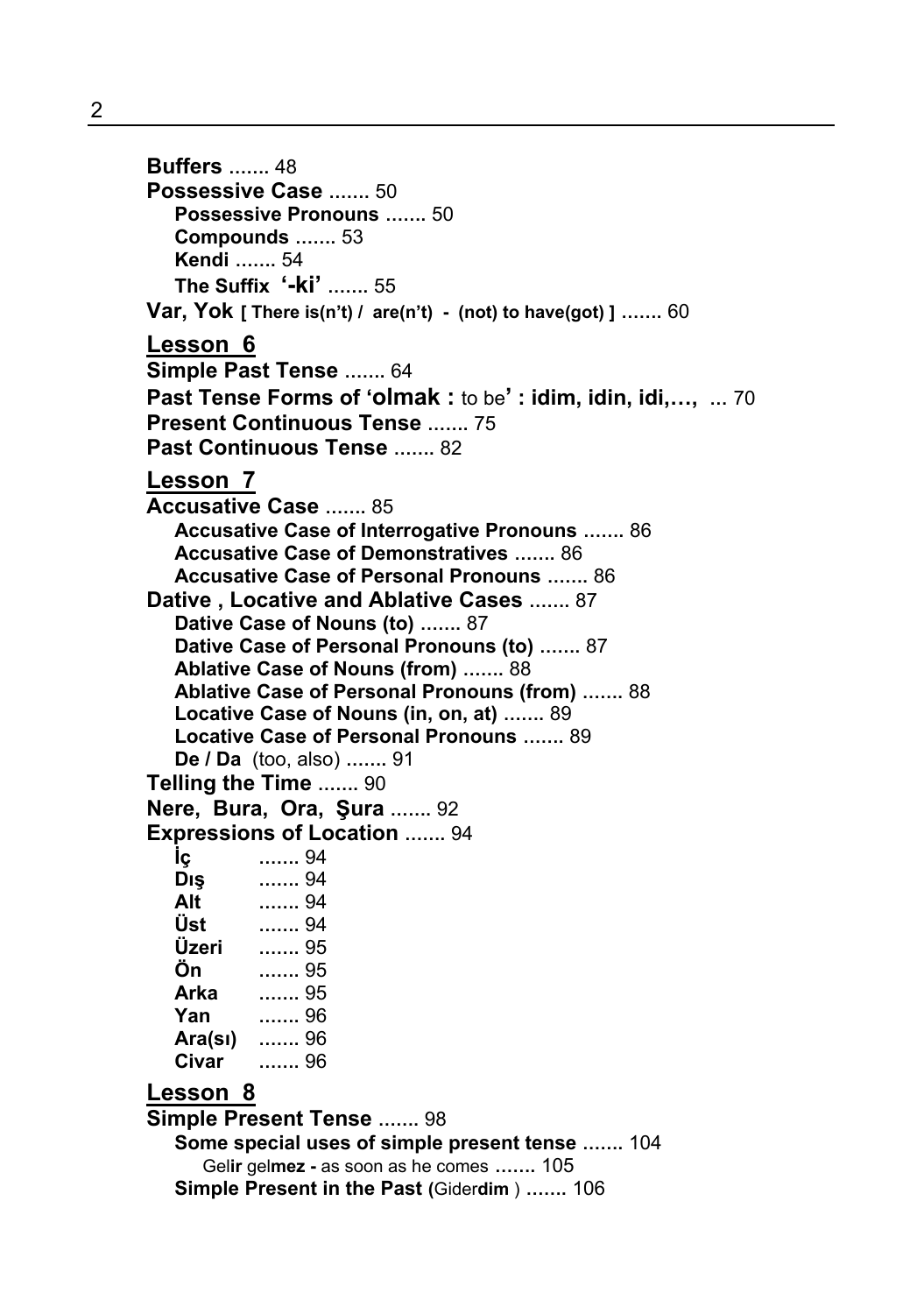**Future Tense …….** 107 **Future in the Past …….** 112 **Past Indefinite** (Git**miş**) **…….** 112 **Present Indefinite …….** 114 **Future Indefinite …….** 114 **(Sanki) ....mış/miş gibi** (as if …) **…….** 114 **Future Perfect Tense …….** 115 **Gelmiş Olmalı -** he must have come **…….** 116 **Lesson 9 Questions …….** 117 **Auxiliary Verbs (Yapmak - Etmek) …….** 121 **Diye …….** 122 **The Participle 'Verb Stem + (y)en / an' (Relative) …….** 123 **The Suffix '(y)erek / arak' …….** 125 **İken …….** 125 **Abbreviation …….** 127 **Lesson 10 Infinitive and Gerund (**Gelme**k , Gelme ) …….** 128 **Accusative Case …….** 129 **Dative Case …….** 130 **İstemek -** to want **…….** 131 **1st person plural, past tense (gerundive form) …….** 133  **Accusative and Dative cases …….** 135 **Necessity …….** 137 **1. Meli, Malı …….** 137 **2. Zorunda Olmak …….** 138 **3. Gerek …….** 139 **4. …e gereksinimi (ihtiyacı) olmak …….** 140 **Necessity in the Past …….** 141 **Conditionals …….** 143 **Lesson 11 Comparison …….** 149 **Kadar (as ..... as ) …….** 150 **... ile aynı (the same as ...) …….** 151 **Superlatives …….** 151 **Reported Speech …….** 153 **Statement …….** 153 **Imperative …….** 156 **Necessity** (Meli / Malı) **…….** 157 **Question …….** 158 **Past Perfect Tense …….** 160 **Postpositions …….** 162 **Rağmen (Karşın) …….** 162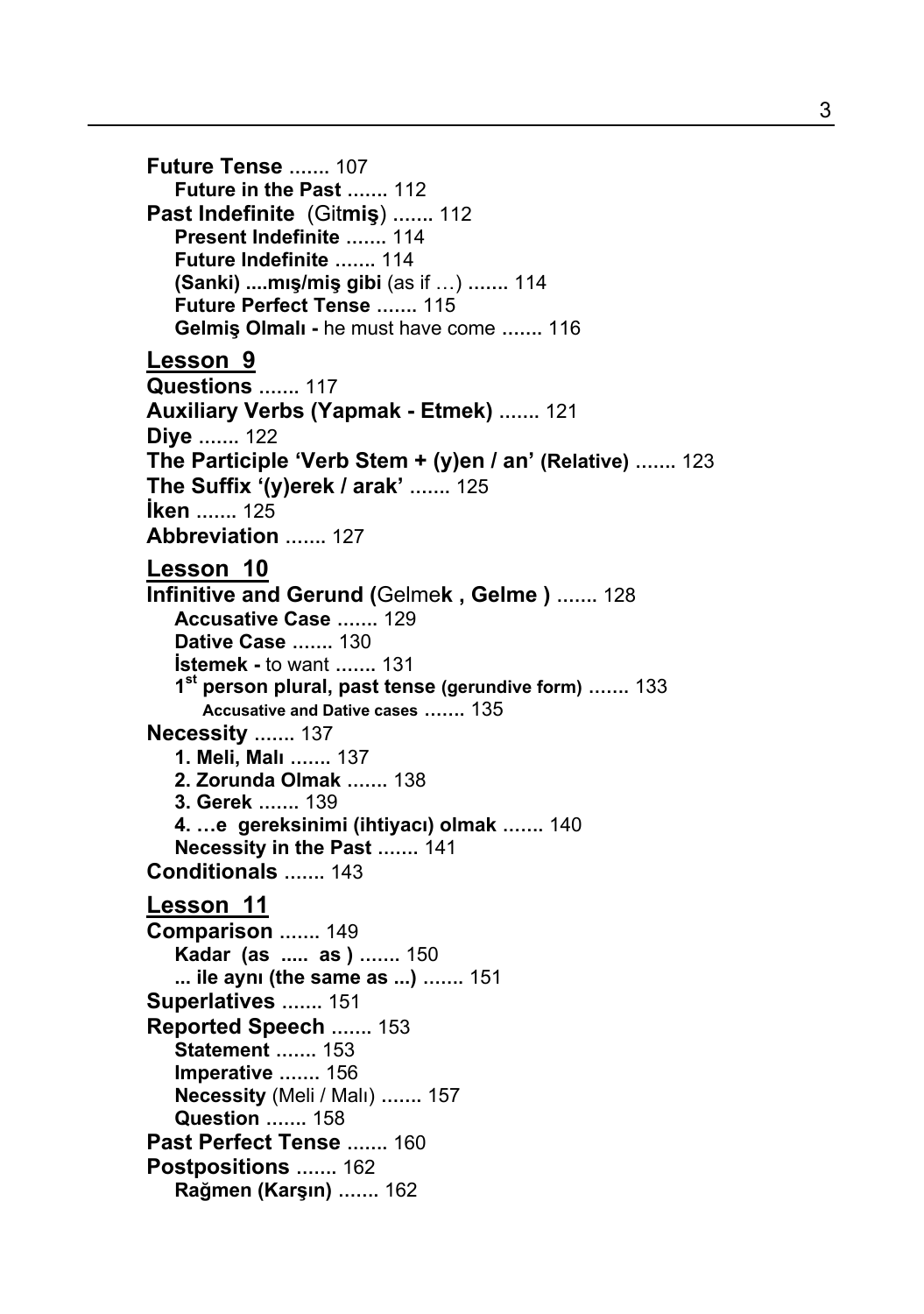**Karşı …….** 163 **Göre …….** 163 **Kıyasla …….** 163 **Doğru …….** 163 **Kadar …….** 163 **Önce …….** 164 **Sonra …….** 165 **Dolayı …….** 166

**Başka …….** 166 **Beri …….** 166 **İle …….** 166 **Gibi …….** 167 **The Postposition 'İçin' …….** 167 **...den beri, .... dir** (Since ...., For .....) **…….** 169 **Usages of 'AS' …….** 170

#### **Lesson 12**

Yap**abil**mek (to be able to do, can, may) **…….** 172 **In the Present Continuous Tense …….** 172 **In the Simple Past Tense …….** 173 **In the Simple Present Tense …….** 174 **In the Past Continuous Tense …….** 175 **In the Simple Present In The Past …….** 176 **In the Past Indefinite …….** 177 **In the Future Tense …….** 178 **Çok Fazla, Aşırı [**too (excess) **] …….** 179 **Causative Verbs …….** 181 **Passive Verbs …….** 184

#### **Lesson 13**

**The Suffix '….. CE / CA / ÇE / ÇA' …….** 189 **Öyle** (So) **…….** 191 **Hâlâ - Artık** (Still - Anymore) **…….** 192 **Bile , Daha da** (Even) **…….** 192 **Bütün, Hepsi, Çoğu** [All (of) , Most (of)] **…….** 193 **Bir şey, Bir yer, Biri(si) , Kimse …….** 194 **Hiç** (Ever , Never , Any) **…….** 195 **(Her) iki ..... de, (Her) ikisi de** [Both (of), Neither (of)] **…….** 197 **Usages of the word 'Ne' …….** 198 **Ne..........ne (de)...** (Neither … nor …) **…….** 198 **Hem.....Hem de...** (Both....and...) **…….** 199 **Ya.... ya da ......** (Either.....or....) **…….** 200 **Appendix: TURKISH PHRASE BOOK …….** 201 **Key to Exercises …….** 226 **INDEX …….** 235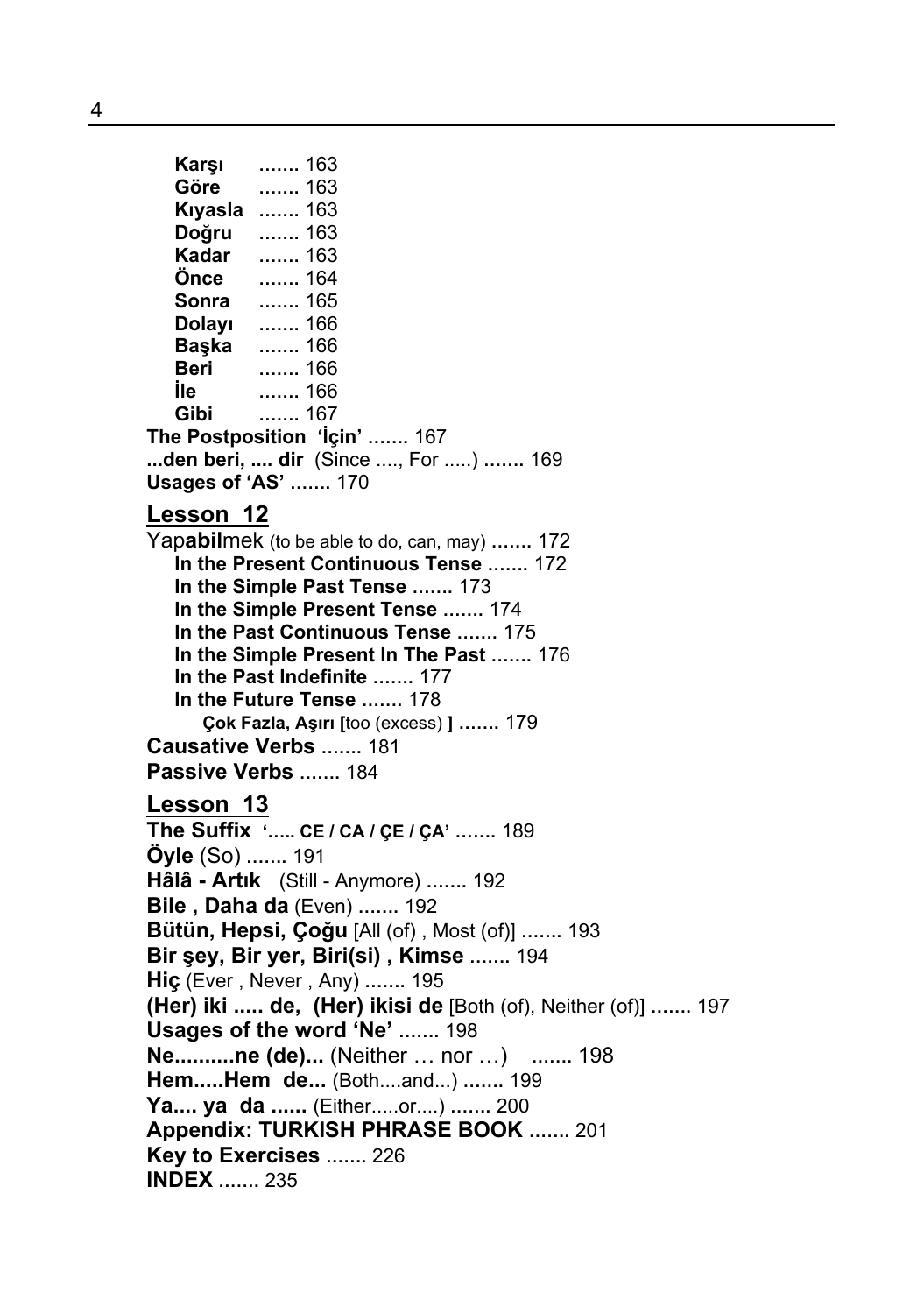## **INTRODUCTION**

This book is designed for English-speaking students of any age who set out to learn modern Turkish for social, business and casual purposes in adult environments.

It aims to give you a solid foundation on which to build, so that you can recognize, understand and begin to use the basic patterns of modern standard Turkish.

All the basic grammar used in modern Turkish is presented clearly and comprehensively.

Hundreds of helpful examples and exercises are covered.

You will also be helped by 'the key to exercises' and the accompanying CD.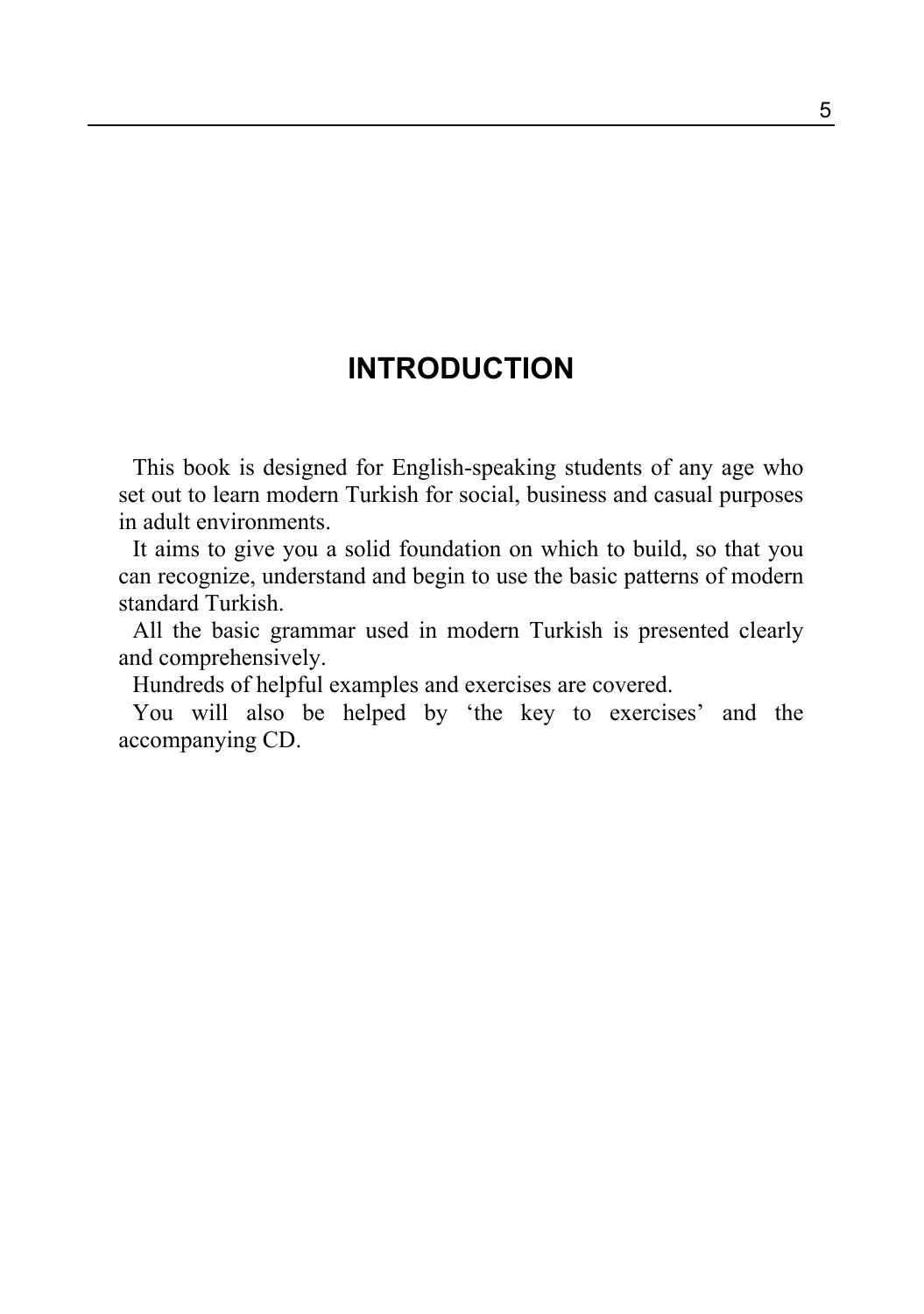# **Turkish Language**

The Turkish language is a member of the Turkic subdivision of the Altaic subfamily of the Ural-Altaic family of languages.

The Turkic group of languages has a total of some 180 million speakers in Turkey, Azerbaijan, Central Asia and parts of Russia and China. Turkish, the official language of Turkey, is the most important of these tongues and has the largest number of speakers, some 70 million, chiefly in Turkey. As one of the most widely spoken languages in the world, it is also spoken by minorities in thirty-five other countries. Other major Turkic languages include Azerbaijani, Kazakh, Tatar, Uzbek, Uigur, Chuvash, Kyrgyz and Turkmen.

When the Turks came from middle Asia to Anatolia about a thousand years ago, they came in contact with Islam and the Arabic societies. Since the Turks accepted Islam, Arabic and Persian words started infiltrating the language. During the course of over six hundred years of the Ottoman Empire, Turkish kept borrowing loan words from these two languages.

Towards the end of the nineteenth century, this reached a point where the language was often called the Ottoman language. This is because Turkish had been inundated with so many loan words that the language became a mix of Turkish, Arabic and Persian. In contemporary Turkey, the Ottoman language is almost incomprehensible.

Modern Turkish is a product of the reform work started since the formation of the Turkish republic in 1923. After Atatürk founded the Republic of Turkey, he established the 'Turkish Language Foundation' (Türk Dil Kurumu, TDK), whose task was to replace Arabic and Persian origin words with their new Turkish counterparts. The foundation did succeed in expelling several hundred Arabic words from the language, which are now considered obsolete in Turkish today. While most of the words introduced to the language by the TDK are new, the TDK also suggested using old Turkish words which had not been used in the language for centuries.

Turkish is written using a modified version of the Latin alphabet, which was introduced in 1928 by Kemal Atatürk as part of his efforts to modernize Turkey. Until 1928, Turkish was written using a modified version of the Arabic alphabet, but use of the Arabic alphabet was outlawed after the Latin alphabet was introduced.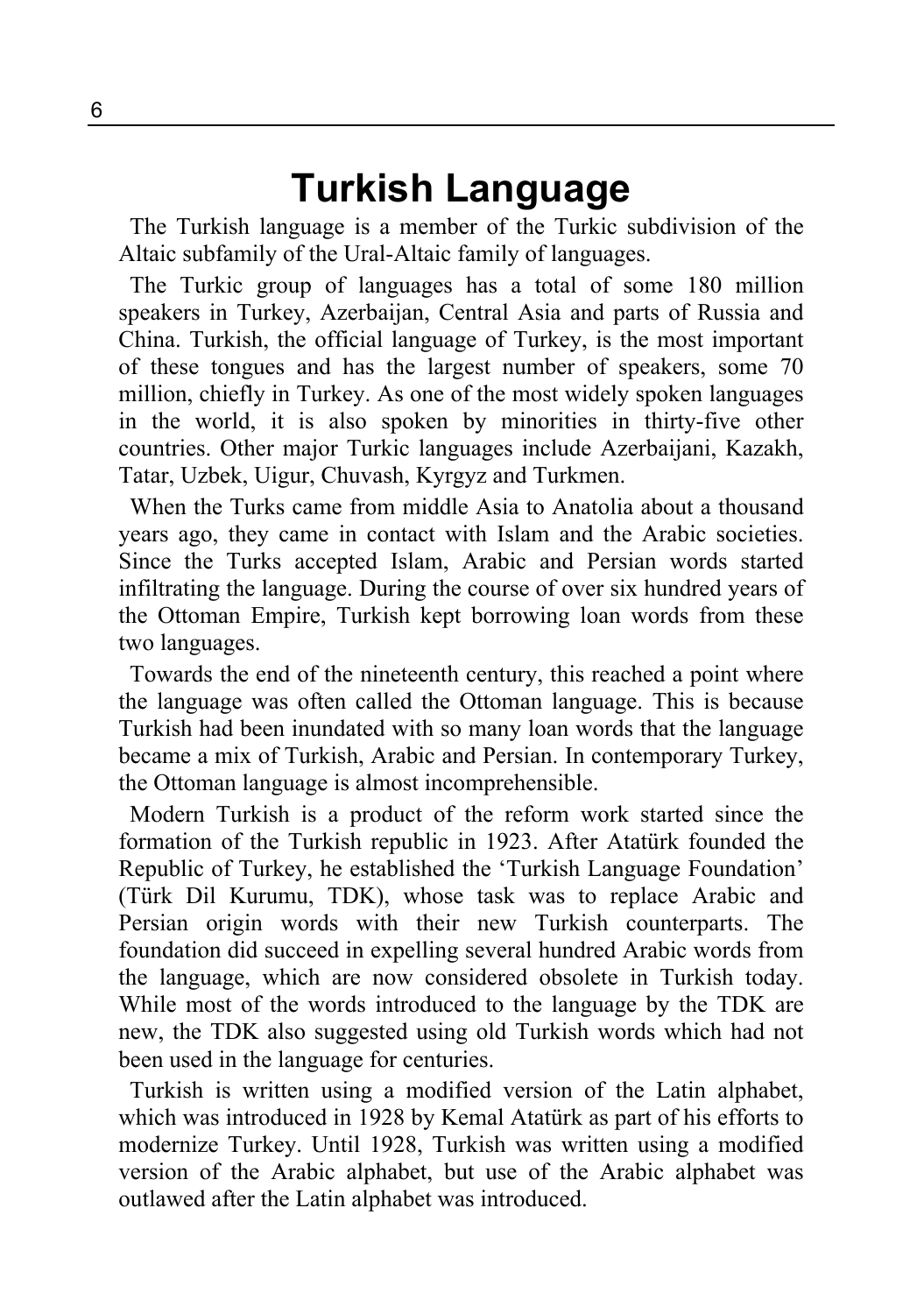The speech of educated people in İstanbul is the standard form of the language.

►**With a few exceptions, the main features which distinguish the Altaic languages from Indo-European are as follows:** 

#### ■ Adjectives always precede nouns

#### ■ The absence of gender

Turkish takes English's lack of grammatical gender to its logical conclusion, the third-person pronoun '**o**' can refer to '**he**, **she** or **it**'.

#### **Vowel harmony is a feature of all Ural-Altaic tongues**

One of the characteristic features of Turkish is the vowel harmony (if the first vowel of a Turkish word is a front vowel, the second and other vowels of the same word are usually the same vowel or another front vowel).

#### **Agglutination**

Turkish, like Finnish and Hungarian, is an agglutinating language, which means that it attaches its grammatical information to the ends of words, and although complex, it works extremely regularly. Turkish is known for having an abundance of suffixes, and it has no prefixes (some Arabic loan words have their own prefixes, but those are the common prefixes of Arabic). Suffixes can derive words and also establish the tense meanings.

Like Finnish, you may run into very long words. Some words can be so complex that they constitute whole sentences in themselves - try this one on for size: **Afyonkarahisarlılaştıramadıklarımızdan mısınız?**  (*Aren't you one of those people whom we tried - unsuccessfully - to make resemble the citizens of Afyonkarahisar?).*

#### **Verbs come at the end of the sentence**

Word order in Turkish is usually 'Subject - Object - Verb' similar to Japanese, but this can be changed for stress purposes.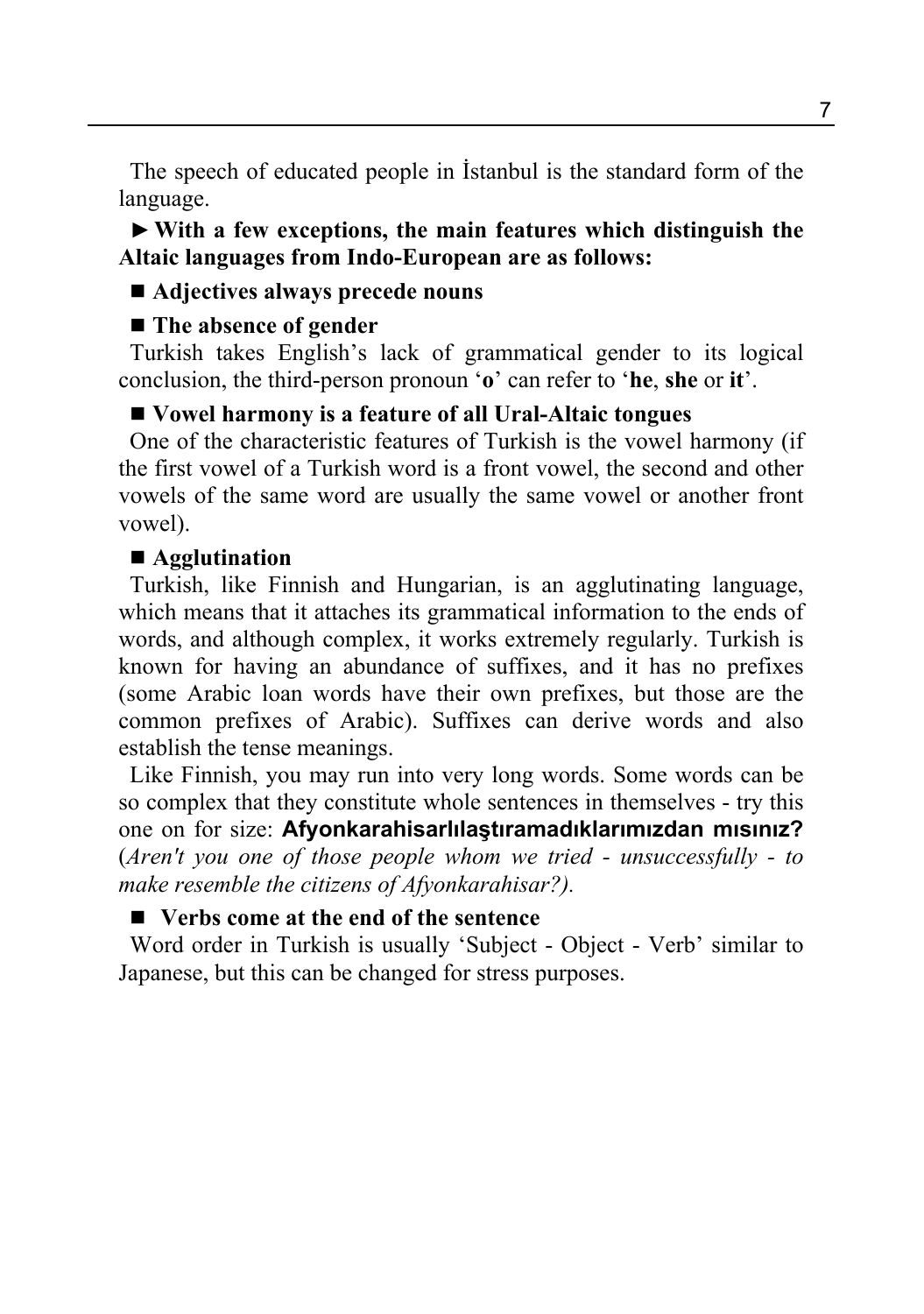# **LESSON 1**

# ♦ **THE ALPHABET**

There are 29 letters in the Turkish Alphabet.

| <b>LETTER</b> |              | <b>NAME</b>        | <b>PRONUNCIATION</b>            |
|---------------|--------------|--------------------|---------------------------------|
| Α             | a            | a                  | in run<br>as<br>$\mathbf u$     |
| В             | b            | be                 | as in English                   |
| C             | C            | ce                 | in giant<br>as g                |
| Ç             | Ç            | çe                 | as ch in change                 |
| D             | d            | de                 | as in English                   |
| E             | e            | e                  | as in get                       |
| F             | f            | fe                 | as in English                   |
| G             | g            | ge                 | as in get                       |
| Ğ             | ğ            | yumuşak g (soft g) | $(**)$                          |
| H             | h            | he                 | as in hotel                     |
| ı             | ı            | $\mathbf{1}$       | as the third vowel in enjoyable |
| Ī             | i            | $\mathbf{i}$       | as in fit                       |
| J             | İ            | je                 | s in measure<br>as              |
| Κ             | k            | ke                 | as in kitchen                   |
| L             | I            | le                 | as in English                   |
| Μ             | m            | me                 | as in English                   |
| N             | n            | ne                 | as in English                   |
| O             | $\mathbf{o}$ | $\mathbf 0$        | as in novel                     |
| Ö             | Ö            | Ö                  | as 'ö' in German österreich     |
| Ρ             | p            | pe                 | as in English                   |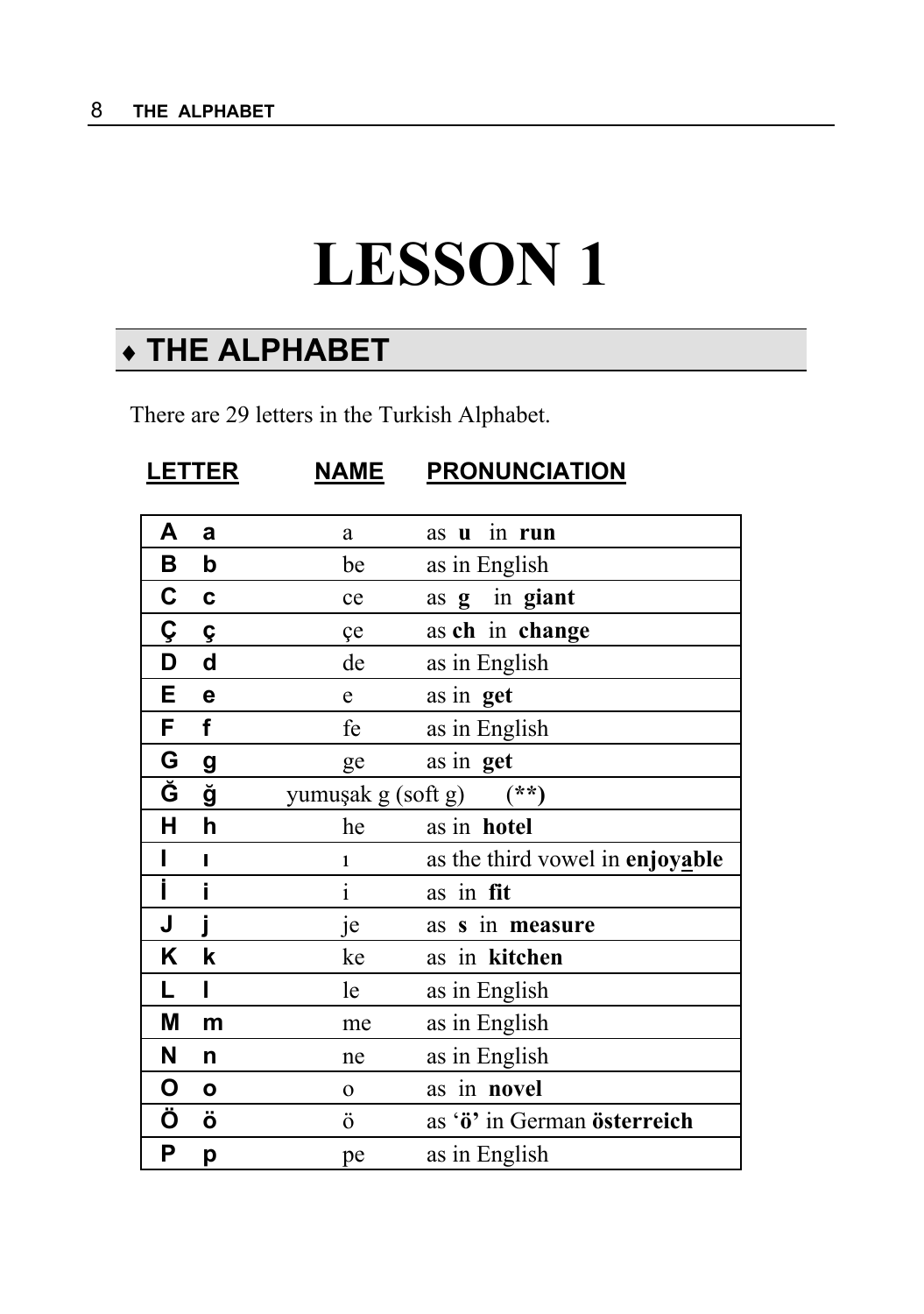| R. | - r          | re | as in rabbit           |
|----|--------------|----|------------------------|
| S  | $\mathbf{s}$ | se | as in sad              |
| Ş  | Ş            | șe | as sh in shade         |
|    |              | te | as in English          |
|    | u            | u  | as in pull             |
| Ü  | ü            | ü  | as 'ü' in German übung |
| v  | $\mathbf v$  | ve | as in English          |
|    | ۷            | ye | as in yes              |
|    | z            | ze | as in English          |

- Note that **Q, W** and **X** do not occur in the Turkish alphabet.
- Turkish spelling is phonetic. The same letter always indicates the same sound.
- The English Alphabet does not have the following letters which the Turkish Alphabet contains:

|   | /*`<br>(the undotted i) |
|---|-------------------------|
| G |                         |
| е |                         |

**(\*)** The capital form of ' **ı** ' is ' **I** '

The capital form of '**i**' is '**İ**' (the dotted **I**).

#### **................................................................................................ EXERCISE 1**

 Look at the list of the letters in the alphabet and listen to your CD. Repeat the letters in the gaps provided. If you are not satisfied with your attempt, try again.

**................................................................................................**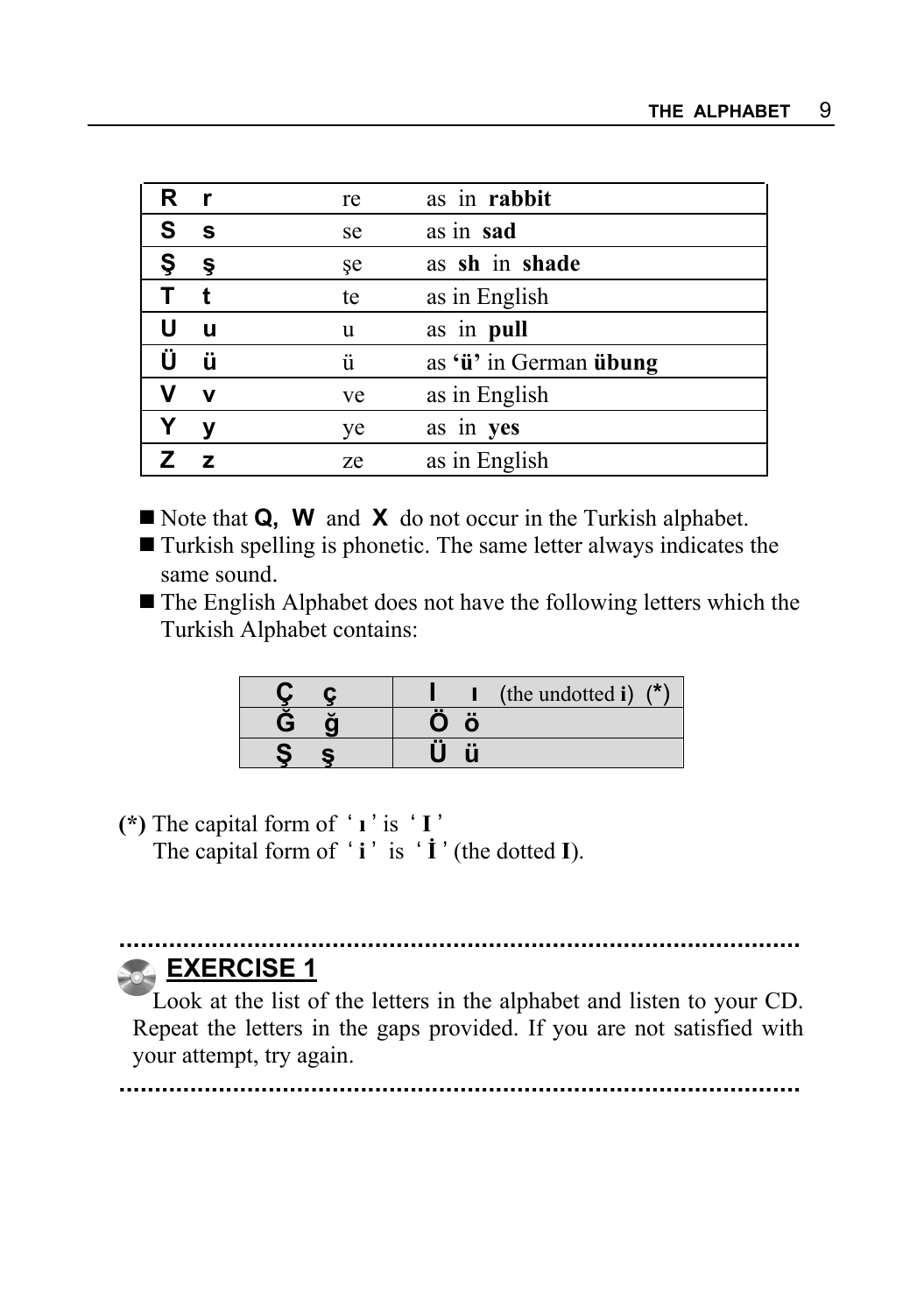# **LESSON 3**

# ♦**VOWEL HARMONY RULE**

There are two groups of vowels in the Turkish alphabet:

```
A) a , ı , o , u 
B) e , i , ö , ü
```
- ► The vowels in the group **A** are called **back vowels**. They are formed toward the back of the mouth.
- ► The vowels in the group **B** are called **front vowels**. They are formed in front of the mouth.

#### **Vowel Harmony Rule :**

All the vowels in original Turkish words tend to be in the same group. The final vowel of the word is called a 'dominant vowel'. The group of the final vowel in the word determines the group of the vowel in the suffix. If another suffix is to be added to the first suffix, the vowel in the first suffix becomes the dominant vowel.

Study the following examples and try to understand how the harmony rule works.

- **güzeldir** …… is pretty, beautiful
- **kedidir** …… is (a) cat
- **yaşlıdır** …… is old
- **adadır** …… (an) island
- **uzundur** …… is tall, long
- **yoldur** …… (a) road
- **üzgündür** …… is sad, worried
- **köydür** …… (a) village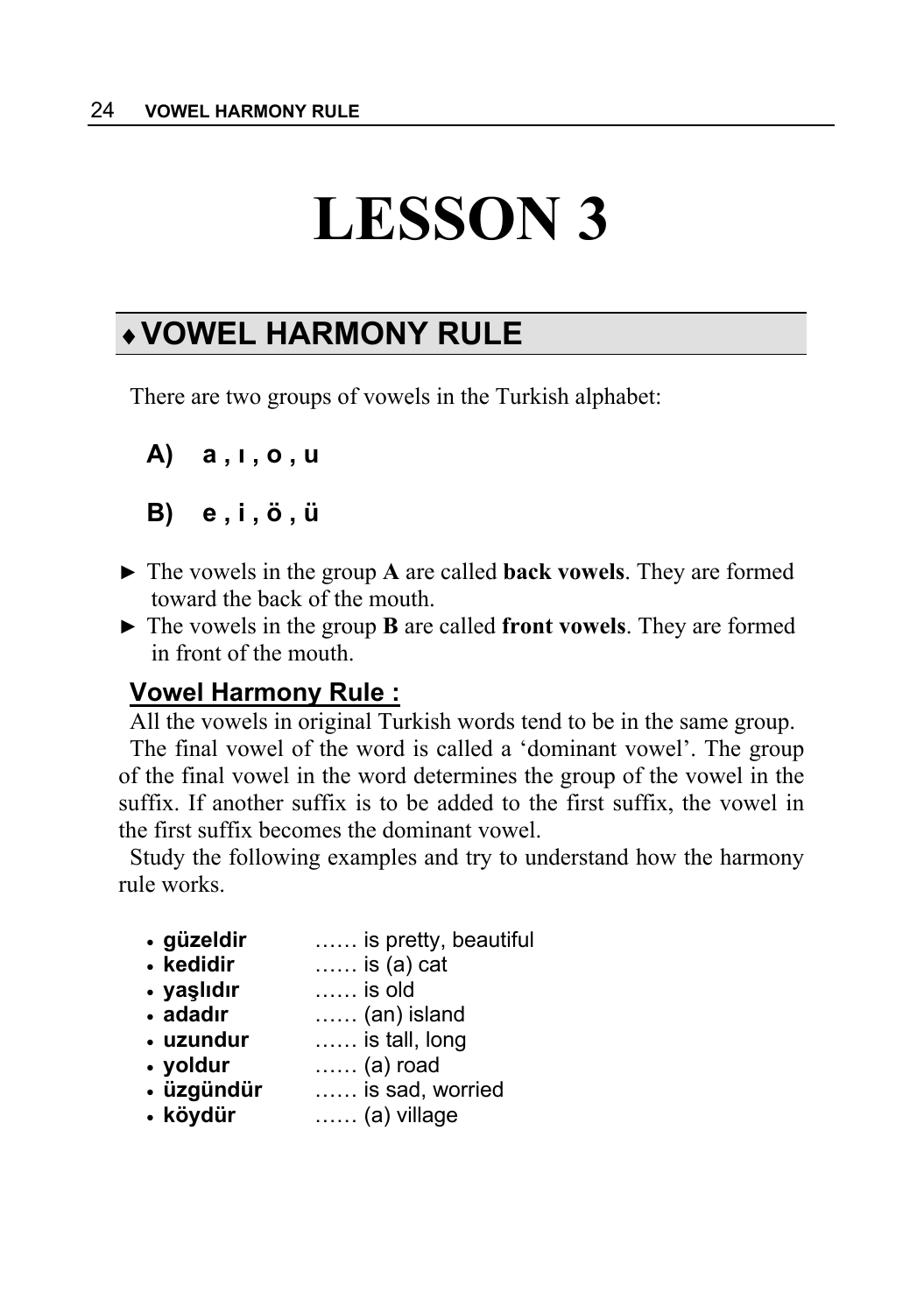$\bullet$  Note that, in the above examples, the vowel harmony is four-way. A suffix uses one of the four vowels **i ı ü u** depending on whether the previous vowel is front or back, rounded or unrounded (to make that explicit: **i** after front unrounded **i e**, or **ı** after back unrounded **ı a**, or **ü** after front rounded **ü ö**, or **u** after back rounded **u o**).

# ♦ **ADJECTIVES AND INDEFINITE ARTICLE**

**Adjective + noun** is used as in English. The adjective modifies the noun it precedes.

- **güzel kız** (the) pretty girl
- genç kadın (the) young woman
- **ilginc kitap** (the) interesting book
- **uzun boylu çocuk** (the) tall child

- **kısa boylu adam** (the) short man
- $\bullet$  Note that there is no definite article (the) in Turkish. Any noun may be understood with or without 'the'.

■ The English indefinite article (a, an) is expressed in Turkish by **bir**. The word **bir** serves as the indefinite article and as the numeral 'one'.

- 
- **bir adam** a man, one man
- **bir köpek** a dog, one dog
- 
- **bir çocuk** a child, one child
- **bir limon a lemon**, one lemon
- 
- **bir bardak su** a glass of water, one glass of water



Bu bir araba(dır)



Bu bir çiçek(tir)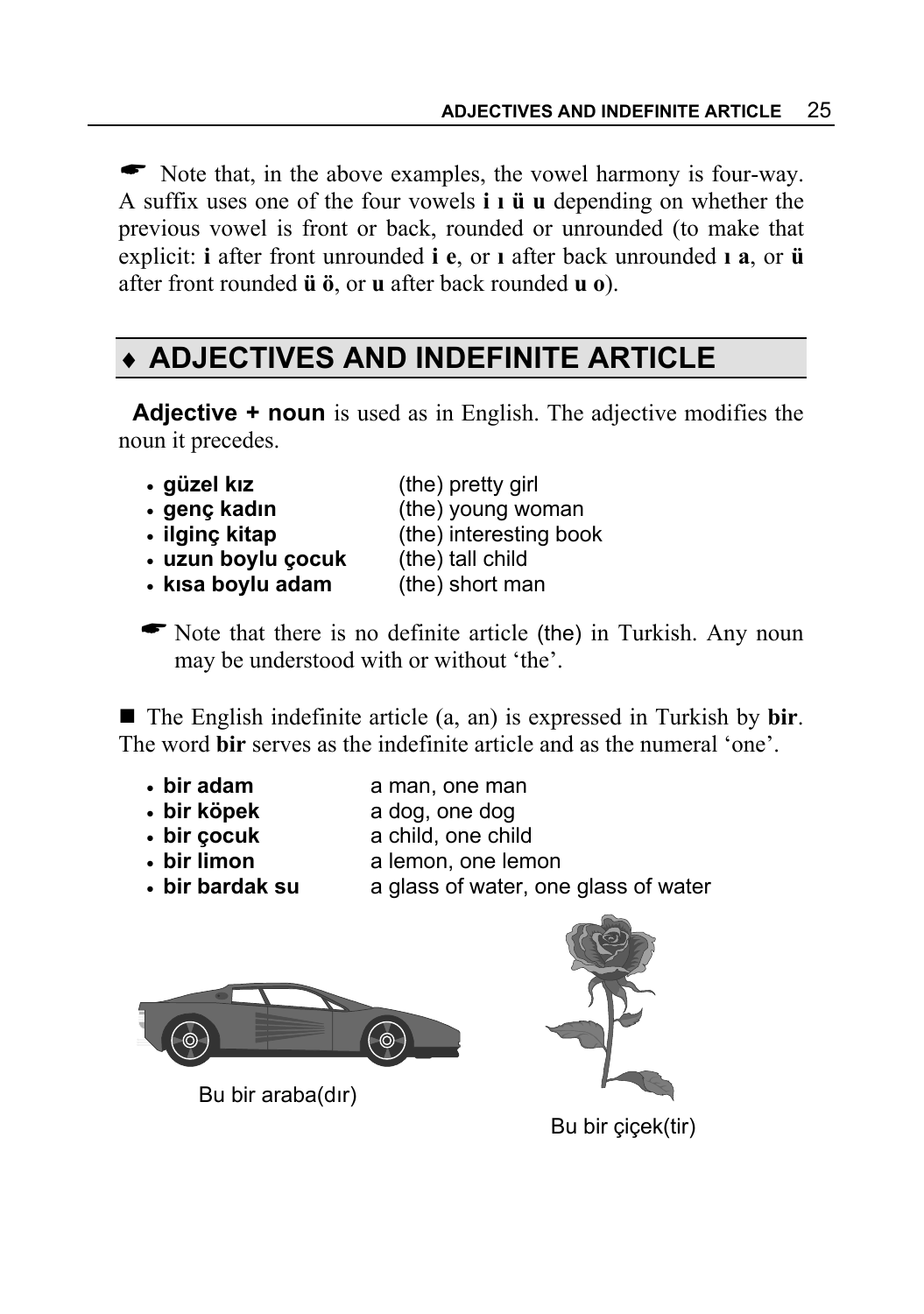# **LESSON 5**

# ♦ **THE VERB 'OLMAK** : TO BE**'**

The forms of the Turkish verb 'to be' appear as suffixes. They are never used alone, as separate words (when the verb 'olmak'is used separately it means 'to become, to happen': *hasta olmak to become ill*)

#### **PRESENT TENSE FORMS OF 'OLMAK'**

| Ben bir doktorum.               | I am a doctor.              |
|---------------------------------|-----------------------------|
| Ben bir fabrikatör <b>üm</b> .  | I am a manufacturer.        |
| Ben bir dalgıcım.               | I am a diver.               |
| Ben bir öğretmenim.             | I am a teacher.             |
| Ben bir işçi <b>yim (*)</b> .   | I am a worker               |
| Sen bir doktorsun.              | You are a doctor.           |
| Sen bir fabrikatör <b>sün</b> . | You are a manufacturer.     |
| Sen bir dalgıçsın.              | You are a diver.            |
| Sen bir öğretmensin.            | You are a teacher.          |
| Sen bir işçisin.                | You are a worker.           |
| O bir doktor <b>dur</b> .       | He/She is a doctor.         |
| O bir fabrikatördür.            | He/She is a manufacturer.   |
| O bir dalgıçtır.                | He/She is a diver.          |
| O bir öğretmendir.              | He/She is a teacher.        |
| O bir işçidir.                  | He/She is a worker.         |
| Biz doktoruz.                   | We are (the) doctors.       |
| Biz fabrikatör <b>üz</b> .      | We are (the) manufacturers. |
| Biz dalgıcız.                   | We are (the) divers.        |
| Biz öğretmeniz.                 | We are (the) teachers.      |
| Biz işçi <b>yiz</b> *.          | We are (the) workers.       |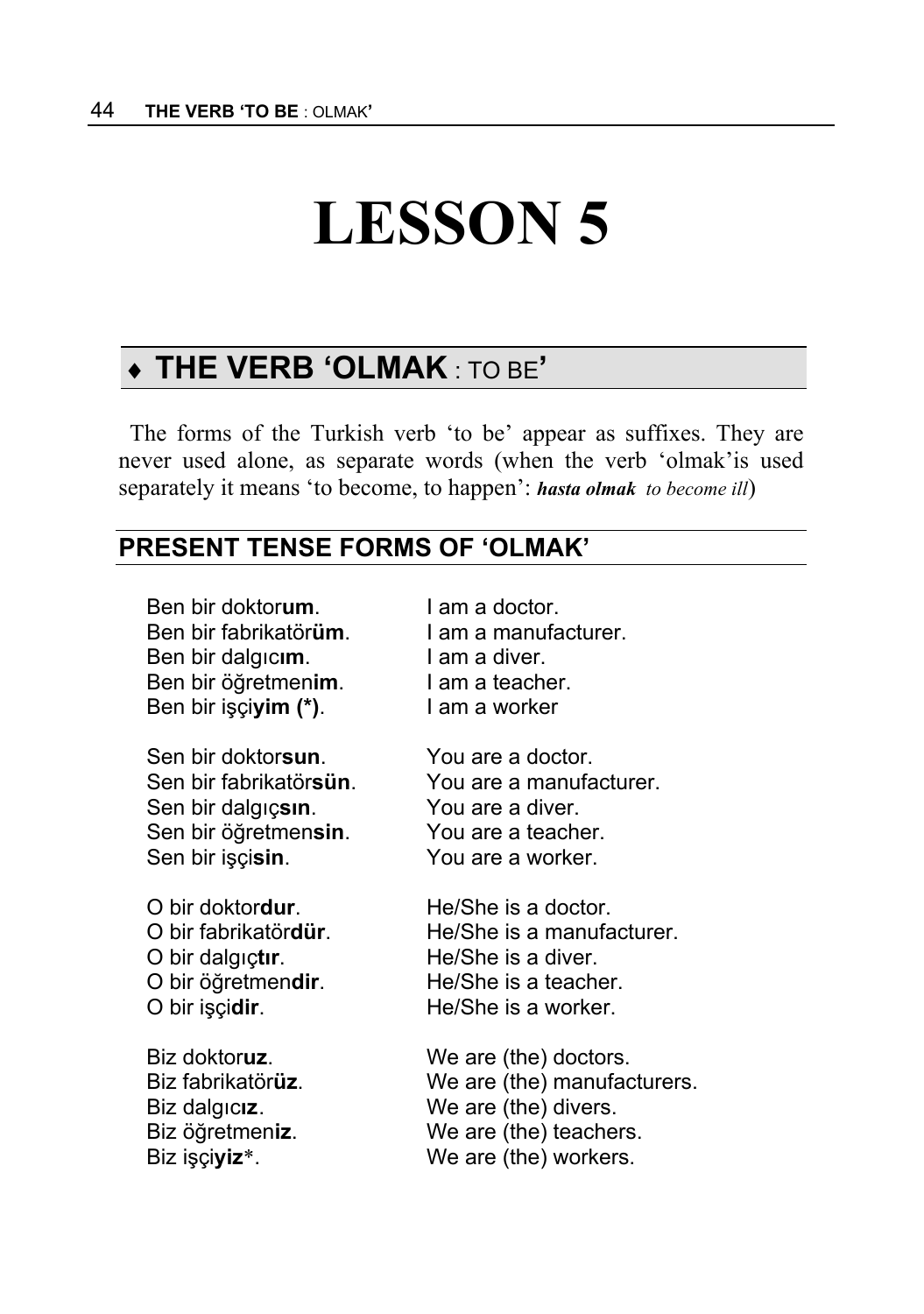| Siz doktorsunuz.                 | You are (the) doctors.        |
|----------------------------------|-------------------------------|
| Siz fabrikatörsünüz.             | You are (the) manufacturers.  |
| Siz dalgıçsınız.                 | You are (the) divers.         |
| Siz öğretmensiniz.               | You are (the) teachers.       |
| Siz işçisiniz.                   | You are (the) workers.        |
| Onlar doktor <b>dur</b> .        | They are (the) doctors.       |
| Onlar doktordurlar.              | They are (the) doctors.       |
| Onlar doktorlardır.              | They are (the) doctors.       |
| Onlar fabrikatördür.             | They are (the) manufacturers. |
| Onlar fabrikatör <b>dürler</b> . | They are (the) manufacturers. |
| Onlar fabrikatörlerdir.          | They are (the) manufacturers. |
| Onlar dalgıçtır.                 | They are (the) divers.        |
| Onlar dalgıçtırlar.              | They are (the) divers.        |
| Onlar dalgıçlardır.              | They are (the) divers.        |
| Onlar öğretmendir.               | They are (the) teachers.      |
| Onlar öğretmendirler.            | They are (the) teachers.      |
| Onlar öğretmenlerdir.            | They are (the) teachers.      |
| Onlar işçidir.                   | They are (the) workers.       |
| Onlar işçidirler.                | They are (the) workers.       |
| Onlar işçi <b>lerdir</b> .       | They are (the) workers.       |

**(\*)** The first letter (**y**) in the suffix is a buffer [the buffers (**y**, **n**, or **s**) are used to avoid the contact between two vowels following each other]

#### **Negative Form**

Ben bir doktor **değilim**.I **am not** a doctor. Sen bir doktor **değilsin**.You **are not** a doctor. O bir doktor **değildir**.He(she) **is not** a doctor. Biz doktor **değiliz**. **We are <u>not</u> (the) doctors.**<br>Siz doktor **değilsiniz**. **You are not** (the) doctors.

You are not (the) doctors. Onlar doktor **değiller**.They **are not** (the) doctors. Onlar doktor **değildir(ler)** . They **are not** (the) doctors.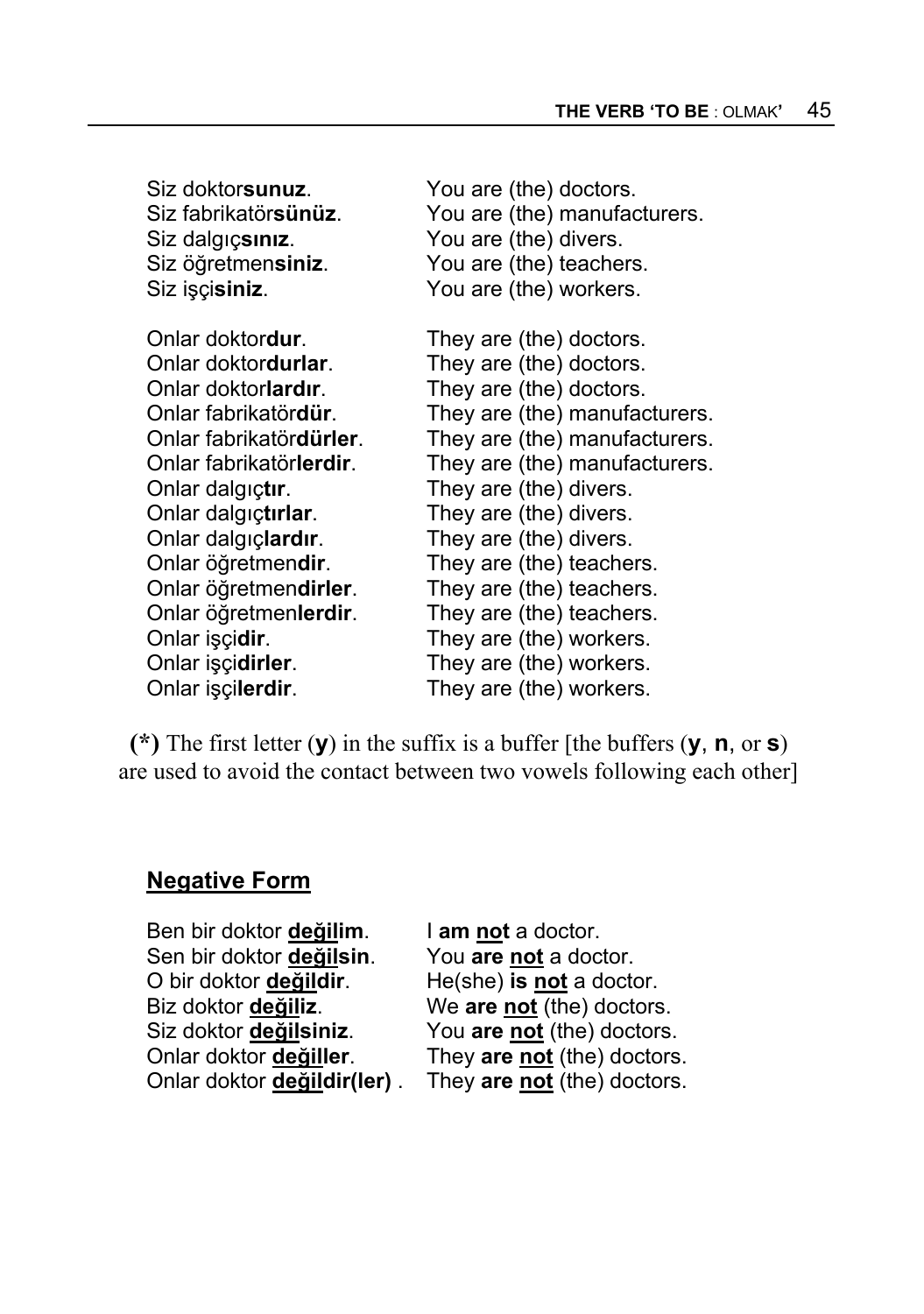# ♦**PAST CONTINUOUS TENSE**

#### **ŞİMDİKİ ZAMANIN HİKÂYESİ**

**(Ben) geliyor + dum** I was coming, I used to come

 **Third person singular, present continuous + Past tense form of 'to be' (-dum, -dun,.... etc.)**

- **geliyordum** I was coming
- 
- **geliyordu** he (she, it) was coming
- **geliyorduk** we were coming
- 
- **geliyordular** they were coming
- 

#### **Negative:**

- 
- **gelmiyordun** vou weren't coming
- 
- **gelmiyorduk** we weren't coming
- 
- **gelmiyordular they weren't coming**
- 

## **Interrogative:**

- **geliyor muydum?** was I coming? • **geliyor muydun?** were you coming?
- 
- 
- **geliyor muyduk?** were we coming?
- 
- 
- 

• **geliyordun** you were coming

- 
- **geliyordunuz** vou were coming
- **geliyorlard they** were coming
- gelmiyordum lwasn't coming
	-
- **gelmiyordu** he (she, it) wasn't coming
- **gelmiyordunuz** you weren't coming
- **gelmiyorlard example 1** they weren't coming
	-
- **geliyor muydu?** was he(she, it) coming?
	-
- **geliyor muydunuz?** were you coming?
- **geliyor muydular?** were they coming?
- **geliyorlar mıydı?** were they coming?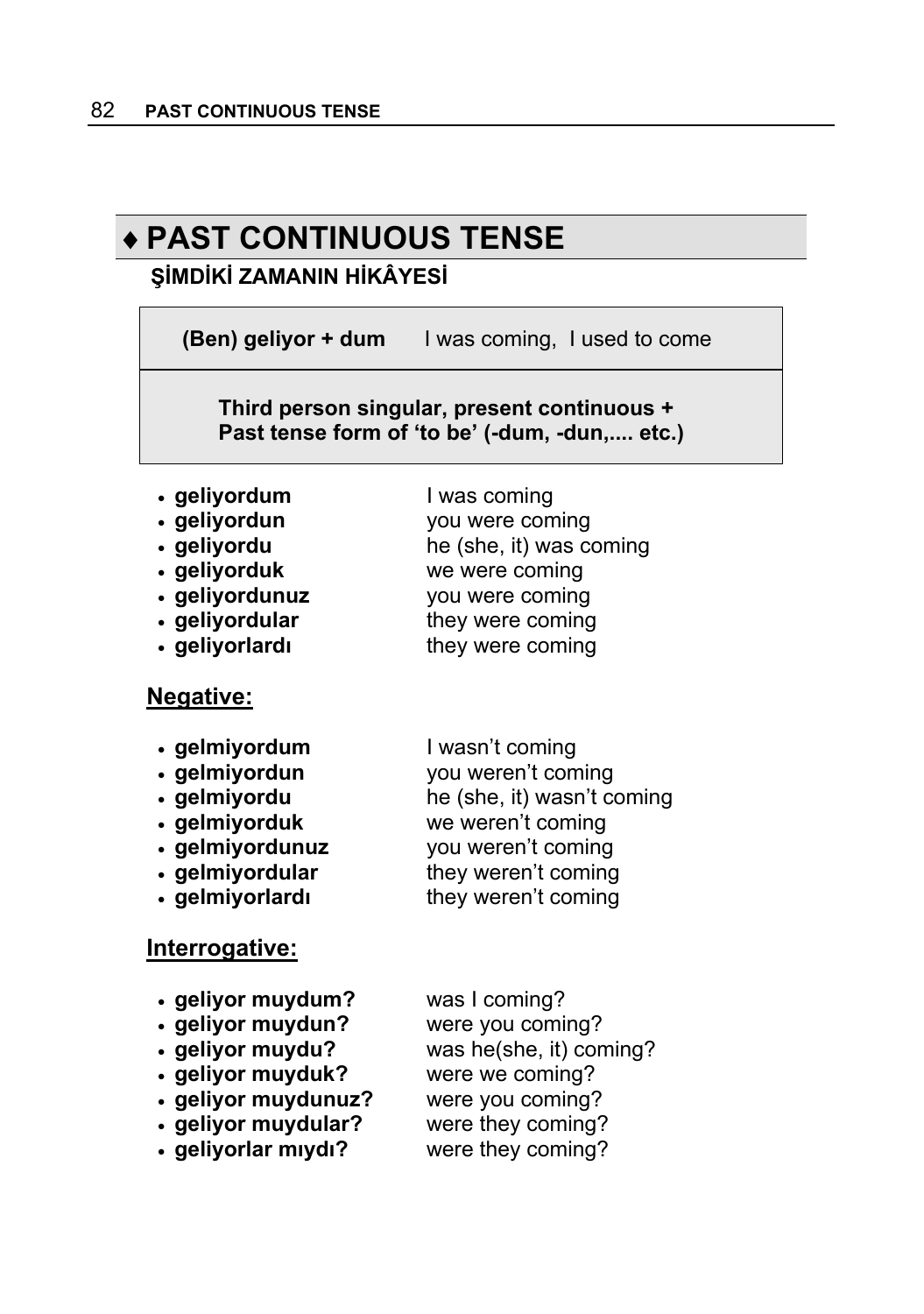#### **Negative Interrogative:**

- **gelmiyor muydum?** wasn't I coming?
- 
- 
- **gelmiyor muyduk?** weren't we coming?<br>• **gelmiyor muydunuz?** weren't you coming?
- gelmiyor muydunuz?
- **gelmiyor muydular?** weren't they coming?<br>• **gelmiyorlar miydi?** weren't they coming?
- gelmiyorlar mıydı?

- **gelmiyor muydun?** weren't you coming?
- **gelmiyor muydu?** wasn't he (she / it) coming?
	-
	-
	-
	-



Onlar güneşleniyorlar.



Onlar güneşleniyorlardı.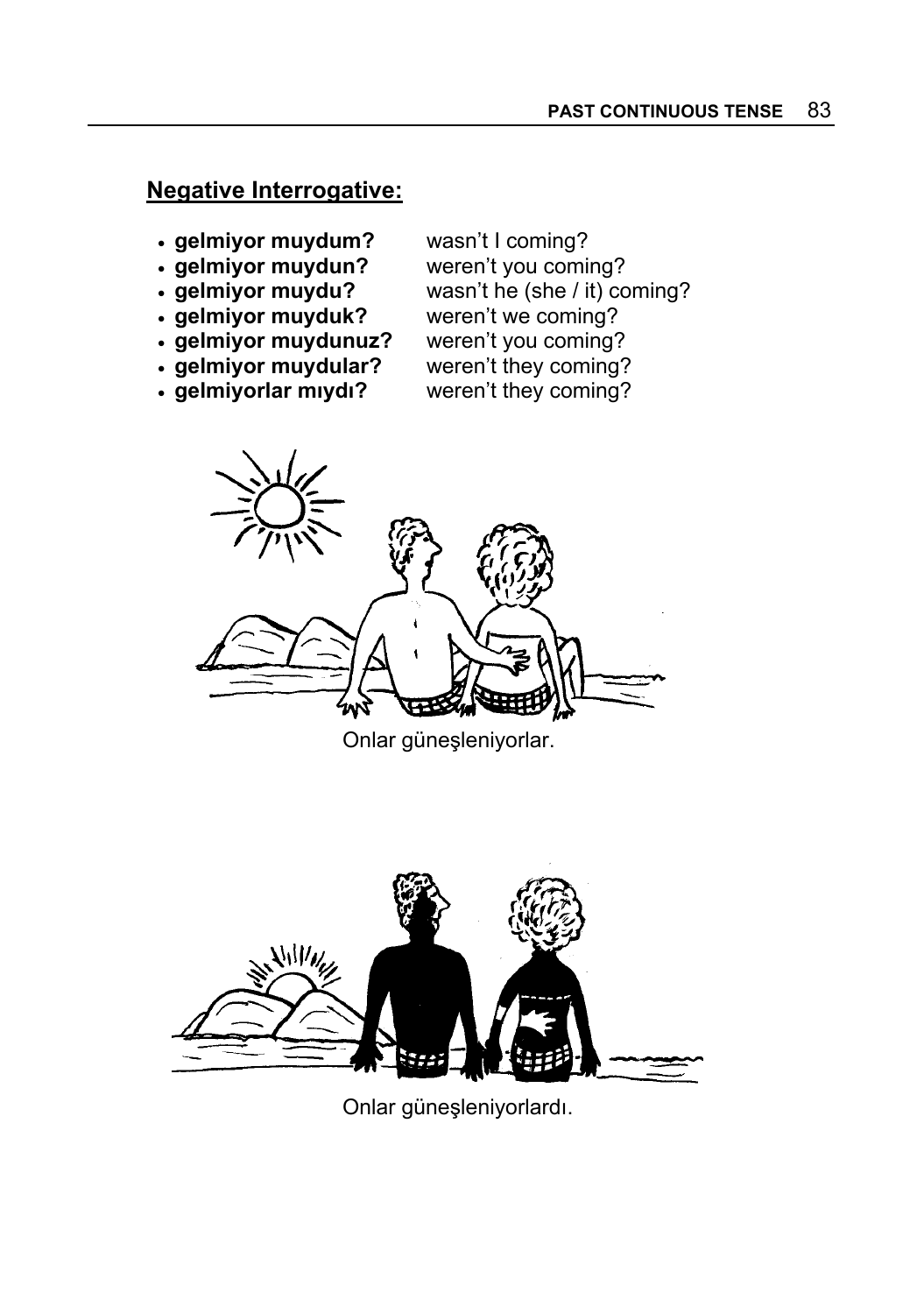#### **Negative:**

|           |   |                 | <b>Personal</b> |                           |
|-----------|---|-----------------|-----------------|---------------------------|
| Verb Stem | ٠ | me / ma (z) $+$ | suffix          |                           |
| gel       |   | me              | m               | I don't come              |
| gel       |   | mez             | sin             | you don't come            |
| gel       |   | mez             |                 | he (she, it) doesn't come |
| gel       |   | me              | yiz             | we don't come             |
| gel       |   | mez             | siniz           | you don't come            |
| gel       |   | mez             | ler             | they don't come           |

| oku | ma  | m                      | I don't read              |
|-----|-----|------------------------|---------------------------|
| oku | maz | <b>s</b> <sub>In</sub> | you don't read            |
| oku | maz |                        | he (she, it) doesn't read |
| oku | ma  | VIZ                    | we don't read             |
| oku | maz | <b>SINIZ</b>           | you don't read            |
| oku | maz | lar                    | they don't read           |

- Güneş batıda(n) doğ**maz**. The sun doesn't rise in the west.
- Her akşam televizyon izle**meyiz**. We don't watch television every evening.
- Ben sık çay iç**mem**. I don't often drink tea.
- Fare kedi yakala**maz** /
- Fareler kedi yakala**maz** /
- Fareler kedileri yakala**maz** /
- Fareler kedi(leri) yakala**mazlar**. Mice don't catch cats.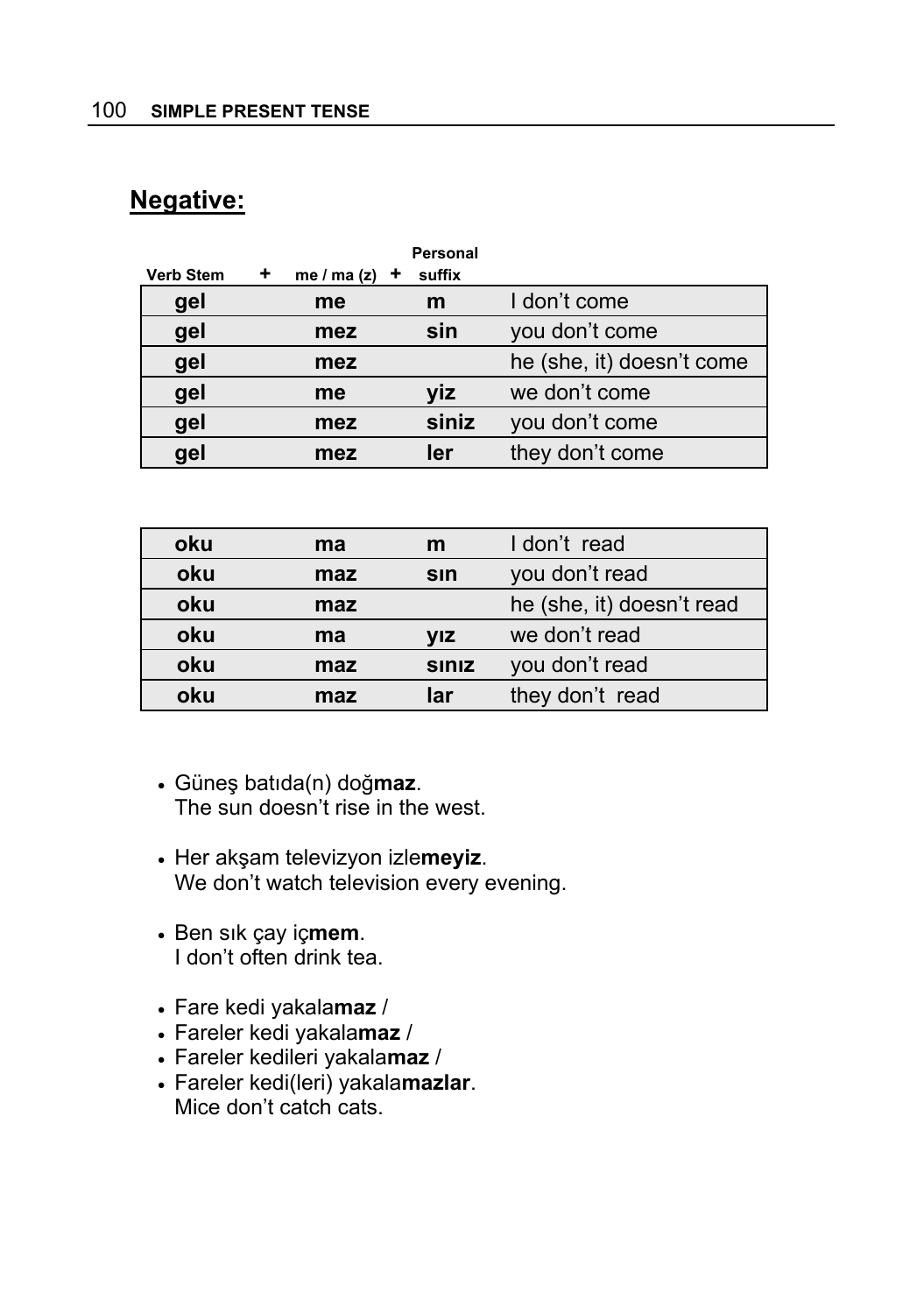|       |       | mI/mI/mu/mU |        |                         |
|-------|-------|-------------|--------|-------------------------|
| gel   | ir    | mi          | yim?   | do I come?              |
| gel   | ir    | mi          | sin?   | do you come?            |
| gel   | ir    | $mi$ ?      |        | does he (she, it) come? |
| gel   | ir    | mi          | yiz?   | do we come?             |
| gel   | ir    | mi          | siniz? | do you come?            |
| gel   | irler | $mi$ ?      |        | do they come?           |
|       |       |             |        |                         |
| oku r |       | mu          | yum?   | do I read?              |
| oku r |       | mu          | sun?   | do you read?            |
| oku r |       | mu?         |        | does he (she, it) read? |
| oku r |       | mu          | yuz?   | do we read?             |
| oku r |       | mu          |        | sunuz? do you read?     |

**oku rlar mi?** do they read?

# **Interrogative:**



Kaplumbağa yavaş yürür. [or: Kaplumbağalar yavaş yürür(ler).]

- Ne alırsınız?

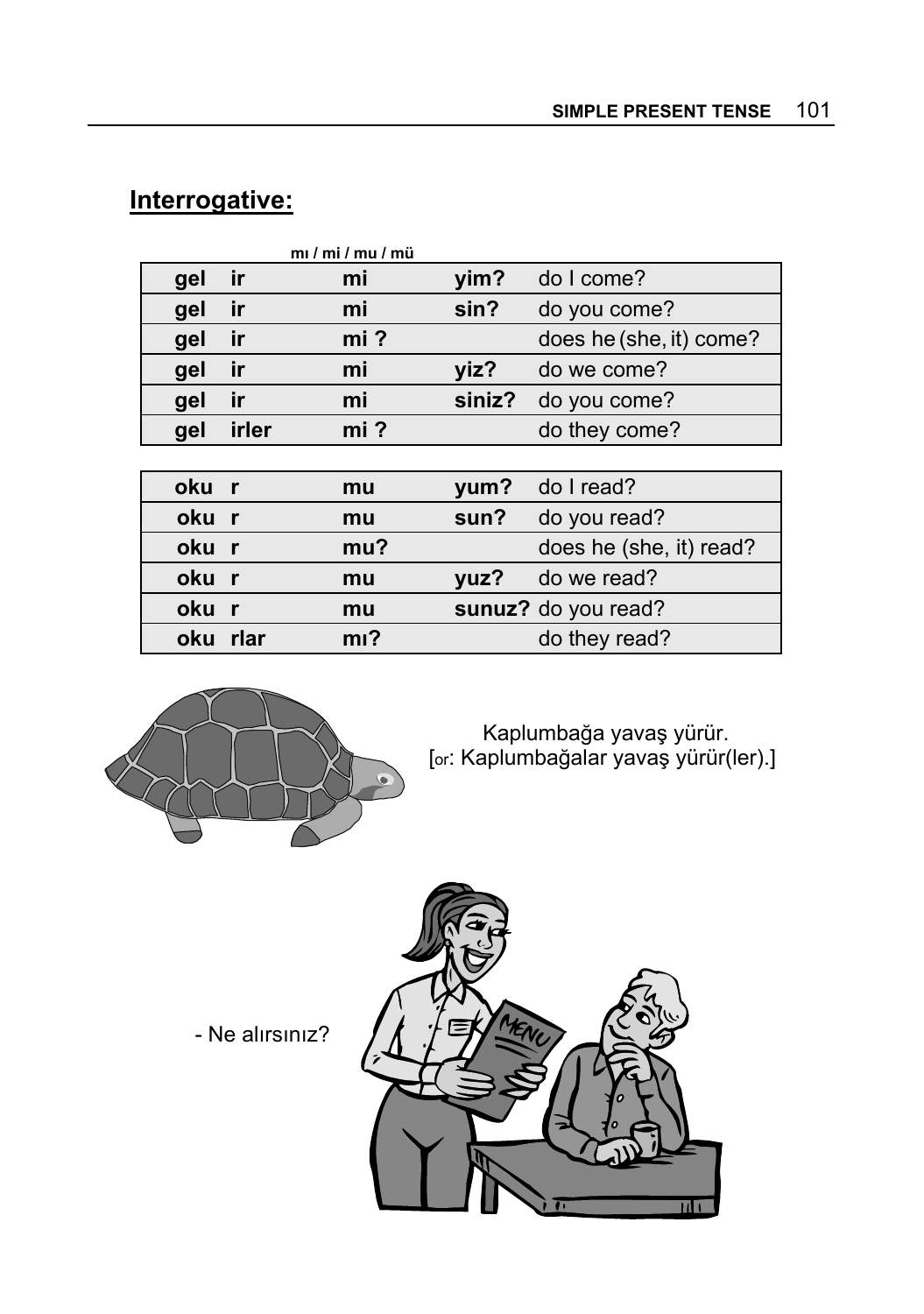**.......................................................................................................**

### **EXERCISE 34**

Try to complete the following with the suitable suffix.

- 1. Spor yapma... sağlığa yararlıdır.
- 2. Onun gitme... iyi oldu.
- 3. Sizin kalma... gerekiyor.
- 4. Senin okuma... tercih ederim.
- 5. Benim görme... istiyor musunuz?
- 6. Saat 6.00'da gitme... düşünüyorum.
- 7. Çalışma... başladık.
- 8. Televizyon izleme... karar verdim.

#### **....................................................................................................... EXERCISE 35**

Write the following sentences in Turkish. Then listen to your CD and check your answers. Repeat the sentences in the gaps provided.

- 1. I've finished cleaning the flat.
- 2. Don't forget to post the letter.
- 3. He forgot to open the window.
- 4. Are you going to give up smoking?
- 5. Ulaş suggested going to the cinema.
- 6. He wanted Aslı to lend him some.
- 7. We have decided to go to the cinema.
- 8. It has started raining.
- 9. She promised not to be late.

**...................................................................................................**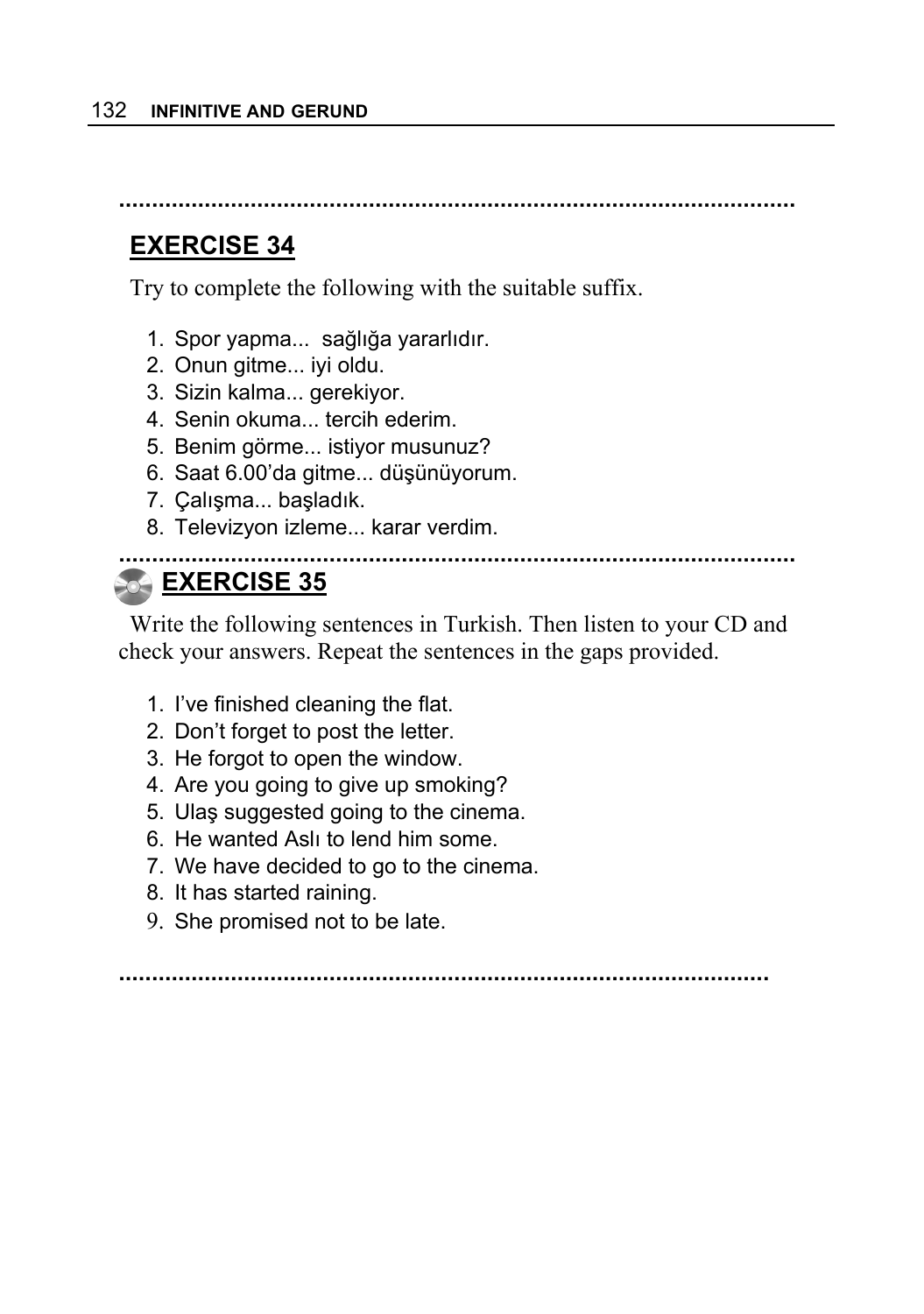# **1st Person Plural, Simple Past (gerundive)**

**1st Person plural, simple past + Possessive suffix** 

| (benim)   | geldiğim                 |
|-----------|--------------------------|
| (senin)   | geldiğin                 |
| (onun)    | geldiği                  |
| (bizim)   | geldiğimiz               |
| (sizin)   | geldiğiniz               |
| (onların) | geldiği (or: geldikleri) |

\$Note that the words '**geldiğim, geldiğin, geldiği, …..'** are used in possessive case. The main word (gerundive) is **'geldik'** which is the 1st person plural, simple past. The last letter **'k'** is a variable consonant (k / ğ).

 $\blacksquare$  This gerundive form has three principal uses:

#### **1. As a relative adverb:**



- *Eve geldiğim zaman (*or: *Eve gelince / eve geldiğimde)*, sana telefon ederim. *When I come home*, I'll call you.
- *Yağmur durduğu zaman (*or: *Yağmur durunca / yağmur durduğunda)*, dışarı çıkacağız. *When the rain stops*, we'll go out.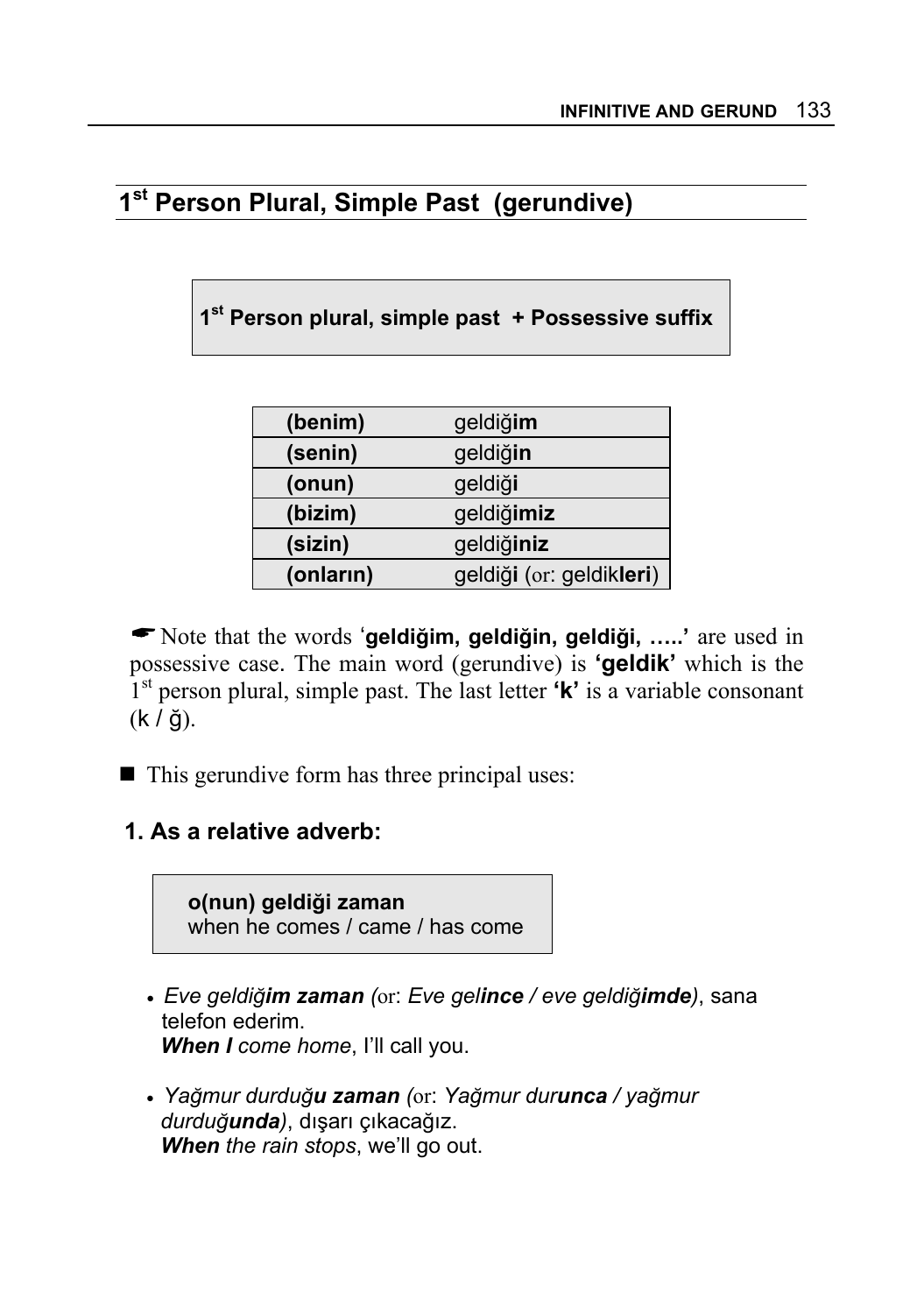# **EXERCISE 39**

Look at the following list and listen to your CD. Repeat in the gaps provided.

**.......................................................................................................**

| 1. | pahalı     | daha pahalı | en pahalı |
|----|------------|-------------|-----------|
| 2. | güzel      | daha güzel  | en güzel  |
| 3. | büyük      | daha büyük  | en büyük  |
| 4. | temiz      | daha temiz  | en temiz  |
| 5. | zor        | daha zor    | en zor    |
| 6. | yavaş      | daha yavaş  | en yavaş  |
| 7. | ivi        | daha iyi    | en iyi    |
| 8. | rahat      | daha rahat  | en rahat  |
| 9. | kolay      | daha kolay  | en kolay  |
|    | 10. akıllı | daha akıllı | en akıllı |
|    |            |             |           |



**En uzun** (**boylu**) atlet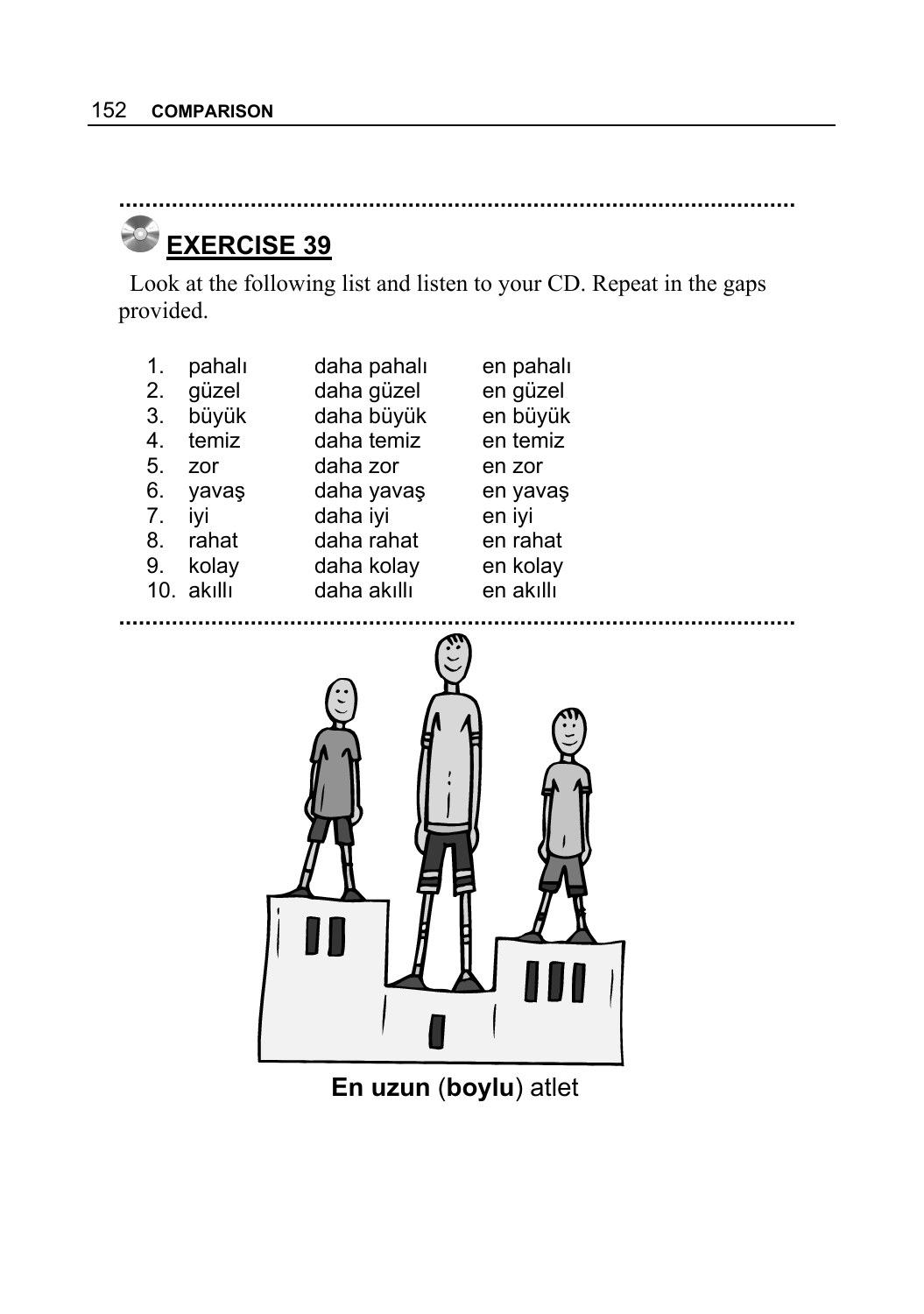# ♦**REPORTED SPEECH**

### • **STATEMENT**

- Ben, **"***Bu kitabı okuyorum,***"** dedim. **(\*)** I said, "*I am reading this book.*"
- Ben, o kitabı **okuduğumu** (or: **okumakta olduğumu**) söyledim.**(\*)** I said **I was reading** that book.
- Ben, **"***Bu kitabı okudum,***"** dedim. I said, "*I have read this book.*"
- Ben, o kitabı **okuduğumu** (or: **okumuş olduğumu**) söyledim. I said **I had read** that book.
- Sen, **"***Bu kitabı okuyorum,***"** dedin. You said, "*I am reading this book.*"
- Sen, o kitabı **okuduğunu** (or: **okumakta olduğunu**) söyledin. You said **you was reading** that book.
- Sen, **"***Bu kitabı okudum,***"** dedin. You said, "*I have read this book.*"
- Sen, o kitabı **okuduğunu** (or: **okumuş olduğunu**) söyledin. You said **you had read** that book.
- Tolga, "*Gazete okuyorum,*" dedi. Tolga said, "*I'm reading the newspaper.*"
- Tolga, gazete **okuduğunu** (or: **okumakta olduğunu**) söyledi. Tolga said **he was reading** the newspaper.
- Orhan, "*Ben bu kitabı okudum,*" dedi. Orhan said, "*I have read this book.*"
- Orhan, o kitabı **okuduğunu** (or: **okumuş olduğunu**) söyledi. Orhan said he had read that book.
- Ulaş, "Ben erken **kalkarım,**" dedi. Ulaş said, "*I get up early.*"
- Ulaş, erken **kalktığını** (or: **kalkmakta olduğunu**) söyledi. Ulaş said **he got up** early.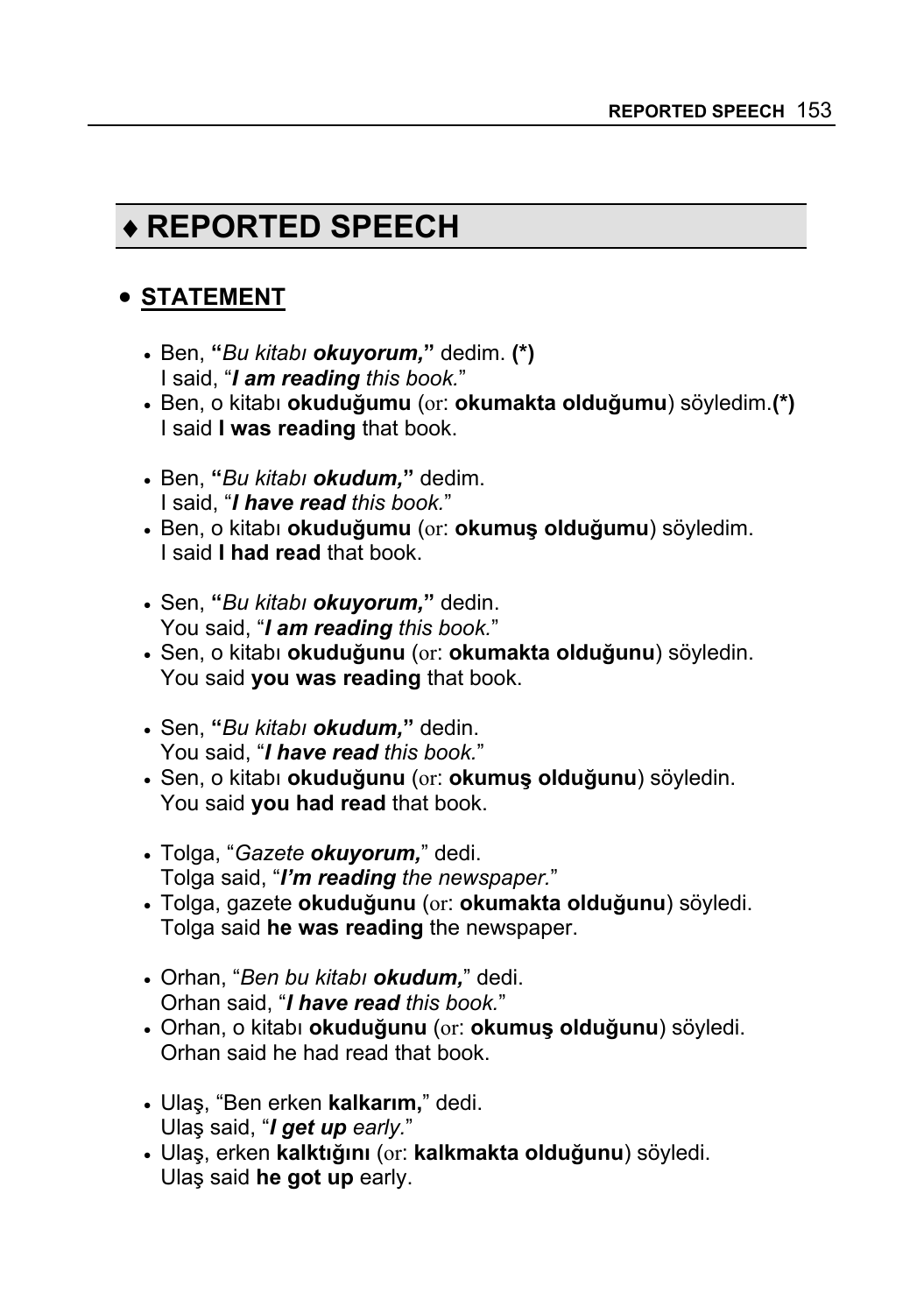## • **YA ... YA** (**DA**) **...** (EITHER ... OR ...)

- ♦ **'da**' is used to mean **'**too**'**. It may be omitted**.**
- **Ya** Ali gördü, **ya (da)** Ayşe (gördü). **Either** Ali **or** Ayşe saw.
- **Ya** İspanyol(dur), **ya (da)** İtalyan(dır). He's **either** Spanish **or** Italian.
- Onlar, **ya** sinemaya gittiler, **ya (da)** tiyatroya (gittiler).
- Onlar, **ya** sinemaya, **ya (da)** tiyatroya gittiler. They went **either** to the cinema **or** to the theatre.

**.......................................................................................................**

# *B* EXERCISE 45

Look at the following sentences and listen to the CD. Repeat the sentences in the gaps provided

- 1. Ne Orhan geldi, ne de Kayhan.
- 2. Ne Orhan gördü, ne de Kayhan gördü.
- 3. Hem Cem gitti, hem de Aslı.
- 4. Hem Ege geldi, hem Çağatay geldi.
- 5. Merve ve Pınar, hem yorgundular, hem de aç.
- 6. Pervin ve Okan, hem yorgun, hem de açtılar.
- 7. Ya Orhan gördü, ya da Kayhan.
- 8. Şu adam, ya İspanyol dur, ya da İtalyan.
- 9. Hiç İngiltere'de bulundunuz mu?
- 10. Hiç uçakla yolculuk ettiniz mi?
- 11. Fransa'da hiç bulunmadım.
- 12. Orada hiç kitap gördünüz mü?
- 13. Hiçbir şey görmedim.

**.......................................................................................................**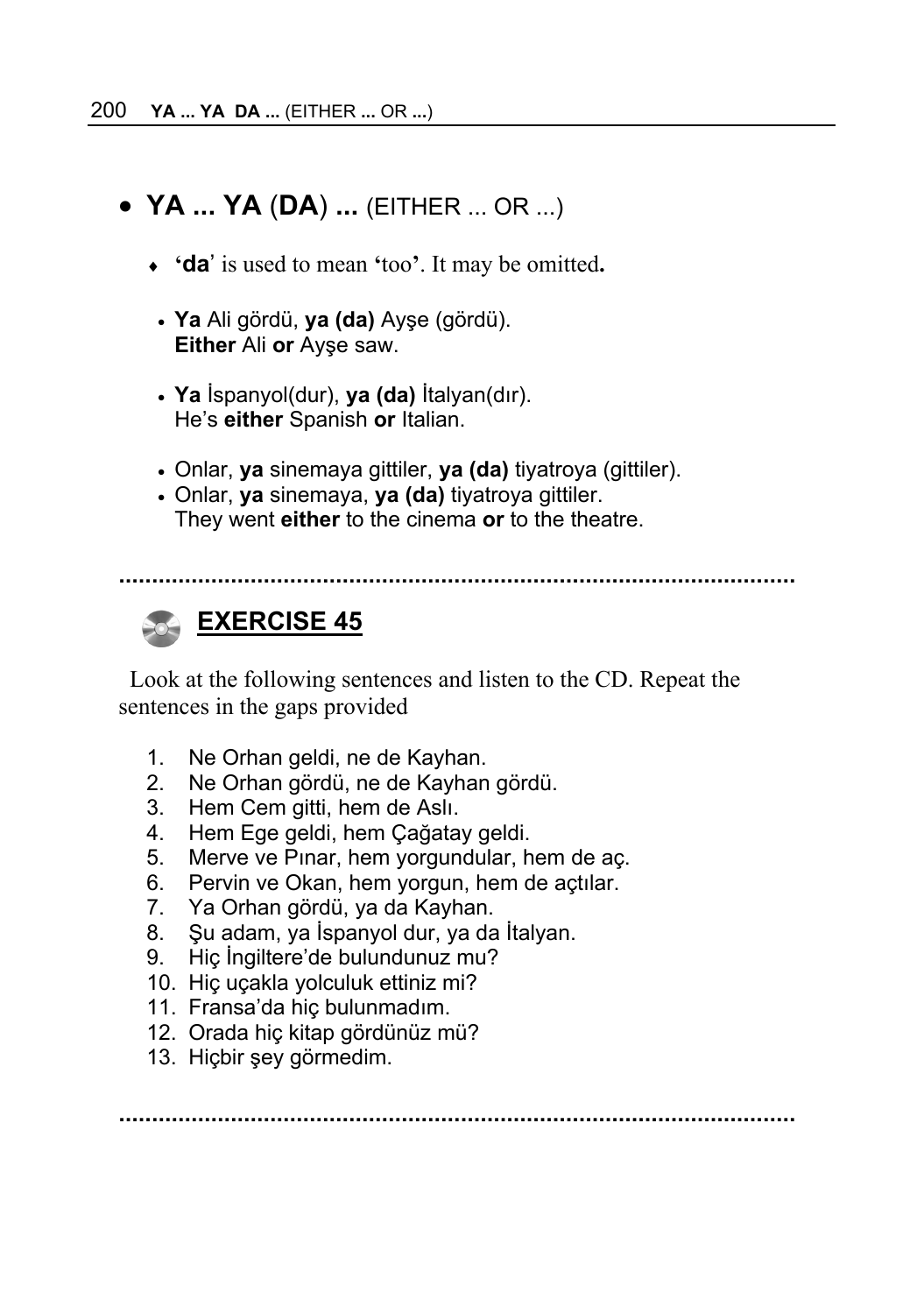# **Appendix: TURKISH PHRASE BOOK**  TÜRKÇE KONUŞMA KILAVUZU

# **Pronunciation Symbols Used in This Section**

|    |                                 | <b>Aa</b> : ah                          |     |               |            |                                       |     |                 |                | R r : r, rr             |
|----|---------------------------------|-----------------------------------------|-----|---------------|------------|---------------------------------------|-----|-----------------|----------------|-------------------------|
|    | B b : b                         |                                         | l i |               | $\sim 100$ | ee                                    |     |                 |                | $S \simeq$ : $S$ , $SS$ |
|    | $C_{\mathbf{C}}$ : $\mathbf{i}$ |                                         |     |               |            | $J$ $i$ : zh                          |     | $\varsigma$ s : |                | sh                      |
|    |                                 | $\zeta$ $\zeta$ : zh                    |     | $K$ $k$ : $k$ |            |                                       |     |                 |                | T t : t                 |
|    | $\mathbf{D} \mathbf{d}$ : d     |                                         | L L |               | $\sim$ 1   |                                       |     | Uu              | $\sim 100$     | <sub>00</sub>           |
|    |                                 | $E e$ : $eh$                            |     | $M \, m : m$  |            |                                       |     | Üü              |                | $\therefore$ ew         |
|    | F f : f                         |                                         |     | $N$ $n$ : $n$ |            |                                       | V v |                 | $\therefore$ V |                         |
| Gg | ∷ g                             |                                         |     |               |            | $O \circ : \circ / \circ h / \circ w$ | Yy  |                 | $\sim$ 1.      | $\mathsf{y}$            |
|    |                                 | $\check{G}$ $\check{g}$ : (See page 10) |     | Öö            | $\sim$ 1.  | ur u                                  |     |                 | $Z$ $z$ : $z$  |                         |
|    | H h : h                         |                                         | P p |               | ÷          | <sub>p</sub>                          |     |                 |                |                         |

# **ESSENTIALS** TEMEL KONULAR

| Some useful statements | Bazı yararlı deyişler |  |
|------------------------|-----------------------|--|
|------------------------|-----------------------|--|

| • No.<br>$\bullet$ Yes.<br>• Please.<br>• Welcome.<br>$\bullet$ Thanks.<br>Lütfen.<br>Teşekkürler.<br>Hos geldiniz.<br>Evet.<br>Hayır.<br>$t$ ehshehkk $(y)$ ewrrlehr<br>hosh g(y)ehldeeneez<br><b>lewtfehn</b><br>ehveht<br>hahyir |  |  |  |  |  |
|-------------------------------------------------------------------------------------------------------------------------------------------------------------------------------------------------------------------------------------|--|--|--|--|--|
| • That's all right/You're welcome.<br>• Thank you.<br>Teşekkür ederim.<br>Bir şey değil (Rica ederim).<br>tehshehkk(y)ewrr ehdehreem<br>beer shey dehyeel (reejah ehdehreem)                                                        |  |  |  |  |  |
| $\bullet$ I know.<br>• I don't know.<br>$\bullet$ I think so.<br>$\bullet$ I'm in a hurry.<br>Öyle sanıyorum. Acelem var.<br>Bilmiyorum.<br>Biliyorum.<br>beelmeeyoroom<br>uryleh sahnıyoroom<br>beeleeyoroom<br>ahjehlehm vahr     |  |  |  |  |  |
| • Leave me alone!<br>$\bullet$ Come in.<br>• This way, please.<br>Bu taraftan, lütfen.<br>İçeri gelin.<br>Beni rahat bırakın!<br>eecheree g(y)ehleen<br>behnee rahhaht bırahkın<br>boo tahrahftahn lewtfehn                         |  |  |  |  |  |
| $\sim$                                                                                                                                                                                                                              |  |  |  |  |  |

# **Questions** Sorular

| $\bullet$ What? | $\bullet$ What is that? | $\bullet$ Who? | $\bullet$ Who is that?    | $\bullet$ How? |
|-----------------|-------------------------|----------------|---------------------------|----------------|
| Ne?             | O ne(dir)?              | Kim?           | O kim $\frac{dim}(dir)$ ? | Nasıl?         |
| neh             | o neh(deer)             | $k(v)$ eem     | $\circ$ k(y)eem(deer)     | nahssil        |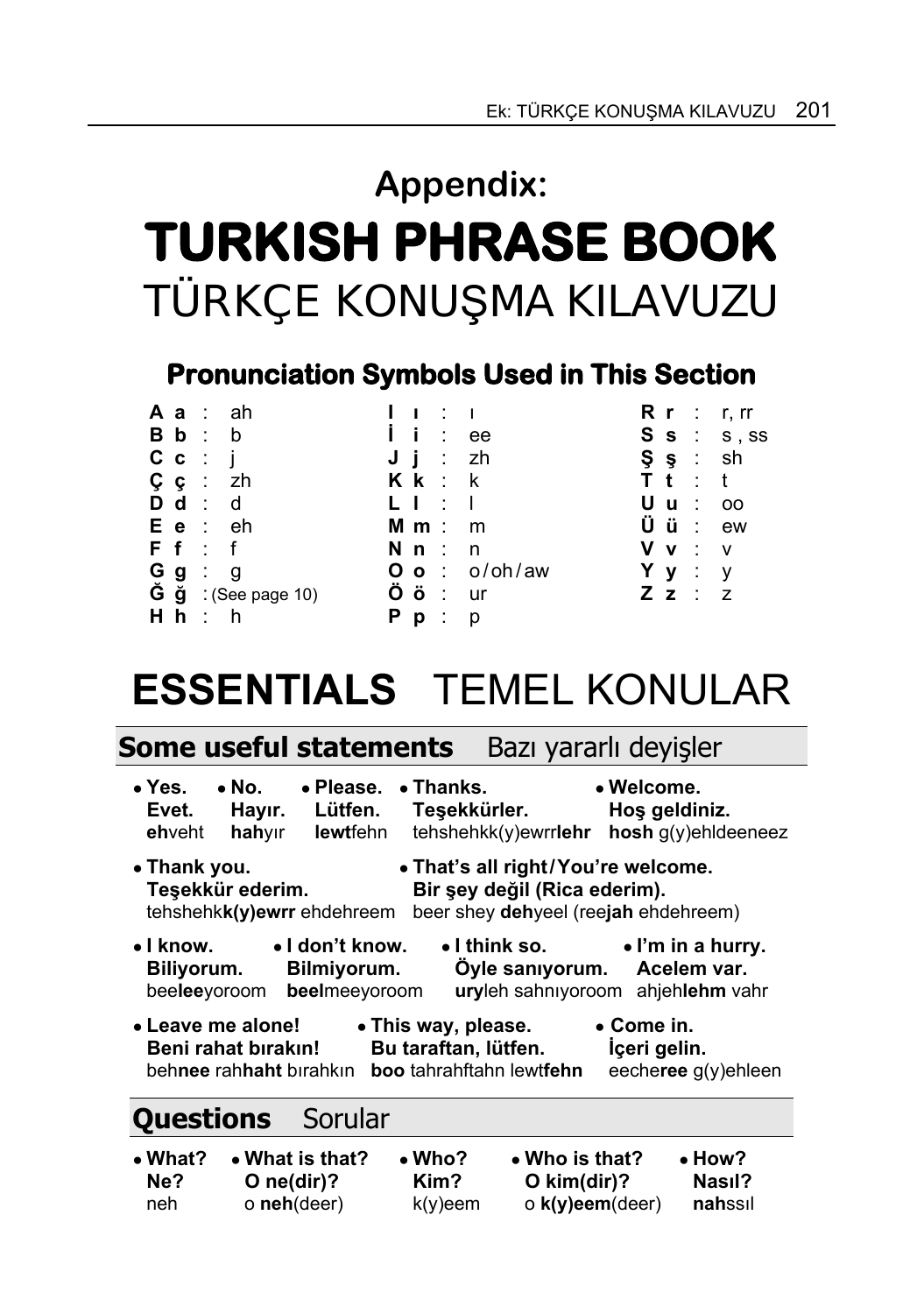#### 202 Appendix: TURKISH PHRASE BOOK

| $\bullet$ When?<br>• Where?<br>Nerede?<br>Ne zaman?<br>nehrehdeh neh zahmahn                                                                                                                  | $\bullet$ How much?<br>Ne kadar?<br>neh kahdahr                                           | • How many?<br>$\bullet$ Which?<br>Kaç tane?<br>Hangi?<br>kahch taaneh<br>hahng(y)ee                        |  |  |  |
|-----------------------------------------------------------------------------------------------------------------------------------------------------------------------------------------------|-------------------------------------------------------------------------------------------|-------------------------------------------------------------------------------------------------------------|--|--|--|
| $\bullet$ Why?<br>Niçin? / Neden?<br>neecheen / nehdehn                                                                                                                                       | $\bullet$ How far?<br>Ne kadar uzakta?<br>neh kahdahr oozahktah                           | • How long?<br>Ne kadar zaman(dır)?<br>neh kahdahr zahmahn(dır)                                             |  |  |  |
| • May I have ?<br>alabilir miyim?<br>ahlahbeeleer meeyeem                                                                                                                                     | • How can I get there?<br>Oraya nasıl gidebilirim?<br>orahyah nahssil g(y)eedehbeeleereem |                                                                                                             |  |  |  |
| • Where can I find ?<br>• Where can I get ?<br>Nereden  alabilirim?<br>Nerede  bulabilirim?<br>nehrehdehn  ahlahbeeleereem<br><b>nehrehdeh  boolahbeeleereem</b>                              |                                                                                           |                                                                                                             |  |  |  |
| • Fine, thanks. And you?<br>• How are you?<br>Nasılsınız?<br>İyi(yim), teşekkürler. Ya siz?<br>nahssilsiniz<br>eeyee(yeem), tehshehkk(y)ewrrlehr. yah seez                                    |                                                                                           |                                                                                                             |  |  |  |
| Ne istiyorsun(uz)?<br>neh eesteeyorsoon(ooz)                                                                                                                                                  |                                                                                           | • What 'would you like/do you want'? • Do you have/Have you got ?<br>(Sizde)  var mı?<br>(seezdeh)  vahr mi |  |  |  |
| • Can you help me?<br>Bana yardım edebilir misiniz?<br>bahnah yahrdım ehdehbeeleer meesseeneez                                                                                                |                                                                                           |                                                                                                             |  |  |  |
| • Can I help you?<br>Size yardım edebilir miyim?<br>seezeh yahrdım ehdehbeeleer meeyeem                                                                                                       |                                                                                           |                                                                                                             |  |  |  |
| Language problems                                                                                                                                                                             | Dil sorunları                                                                             |                                                                                                             |  |  |  |
| • I don't speak Turkish.<br>• Would you say that again, please?<br>Tekrar söyler misiniz, lütfen?<br>Türkçe bilmiyorum.<br>tewrkche beelmeeyoroom<br>tehkrahr surylehr meesseeneez lewtfehn   |                                                                                           |                                                                                                             |  |  |  |
| • Do you understand?<br><b>Anliyor musunuz?</b><br>ahnlıyor moossoonooz                                                                                                                       | • I understand.<br>Anlıyorum.<br>ahnlıyoroom                                              | • I don't understand.<br>Anlamıyorum.<br>ahnlahmiyoroom                                                     |  |  |  |
| • Please speak (more) slowly.<br>• Could you spell it?<br>Lütfen (daha) yavaş konuşun.<br>Heceler misiniz, lütfen?<br>lewtfehn (dahhah) yahvash konooshoon<br>hehjehlehr meesseeneez lewtfehn |                                                                                           |                                                                                                             |  |  |  |
| . Please would you write it down?<br>Lütfen onu yazar mısınız?<br>lewtfehn ohnoo yahzahr missiniz                                                                                             |                                                                                           |                                                                                                             |  |  |  |
| • I'll see if I can find it in the book.<br>Bakayım, onu kitapta bulabilir miyim.                                                                                                             |                                                                                           |                                                                                                             |  |  |  |

bahkahyım ohnoo keetahptah boolahbee**leer** meeyeem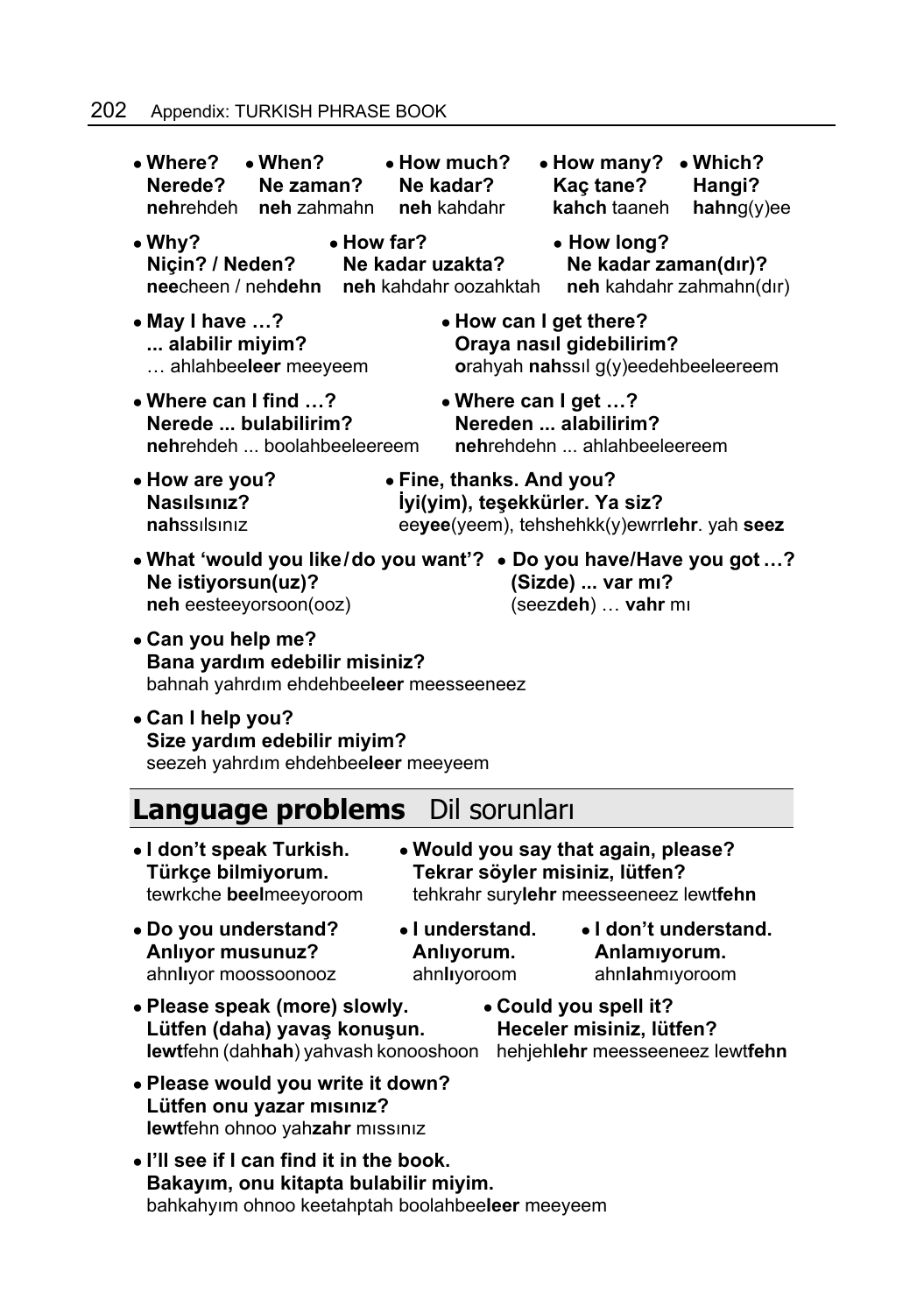- **Can you translate this for me? Bunu bana tercüme edebilir misiniz?**  boo**noo** bahnah tehrjewmeh ehdehbee**leer** meesseeneez
- **Does anybody here speak English? Burada birisi İngilizce biliyor mu?**  boorahdah beereesee eeng(y)eeleezjeh bee**lee**yor moo

# **Wanting** Bir şey isteme

- **I'd like …** ● **I'm 'tired/hungry/thirsty'. ... istiyorum/rica ediyorum. Yorgunum/Acıktım/Susadım**.
- ● **'I'm/We're' looking for … 'I'm/We're' lost.** ... arıyorum/arıyoruz. Kayboldum/Kaybolduk. … ahrıyoroom/ahrıyorooz **kahy**boldoom/**khay**boldook
- eesteeyoroom/ree**jah** ehdeeyoroom yor**goo**noom/ahjık**tım**/soosah**dım**
	-
- **Please 'give/bring/show' me … Lütfen bana ... 'verin(iz)/getirin(iz)/gösterin(iz)'. lewt**fehn bahnah …. '**veh**reen(eez)/g(y)eh**tee**reen(eez)/g(y)urs**teh**reen(eez)'

# **Introductions** Tanışma

| • My name is $\dots$<br>Benim adım | • May I introduce ?<br>(Size) '(y)i tanıştırabilir miyim? |  |
|------------------------------------|-----------------------------------------------------------|--|
| behneem ahdim                      | seezeh '(y)ee tahnishtirahbeeleer meeyeem                 |  |
| • What's your name?                | • This is my 'wife/husband/partner'.                      |  |

- **Adınız ne(dir)? Bu benim 'karım/kocam/eşim'.** ahdı**nız** neh(deer) boo behneem 'kah**rım**/ko**jahm**/eh**sheem**
- **This is my 'girlfriend/boyfriend'. Bu benim 'kız arkadaşım/erkek arkadaşım'.** boo behneem '**kız** ahrkahdahshım / ehr**k(y)ehk** ahrkahdahshım'
- **Nice to meet you./How do you do? Tanıştığımıza sevindim (Memnun oldum).** tahnıshtıımızah sehveen**deem**/mehm**noon** ohldoom

#### **Talking about yourself and your family**  Kendiniz ve aileniz hakkında konuşma

- **What nationality are you? Milliyetiniz nedir?**  meelleeyehtee**neez** nehdeer
- **I'm … Ben ... (y)ım/im/um/üm.** behn …. (y)ım/eem/oom/ewm

| American       | Amerikalı | ahmehreekahlı    |
|----------------|-----------|------------------|
| <b>British</b> | Ingiliz   | $eeng(y)$ eeleez |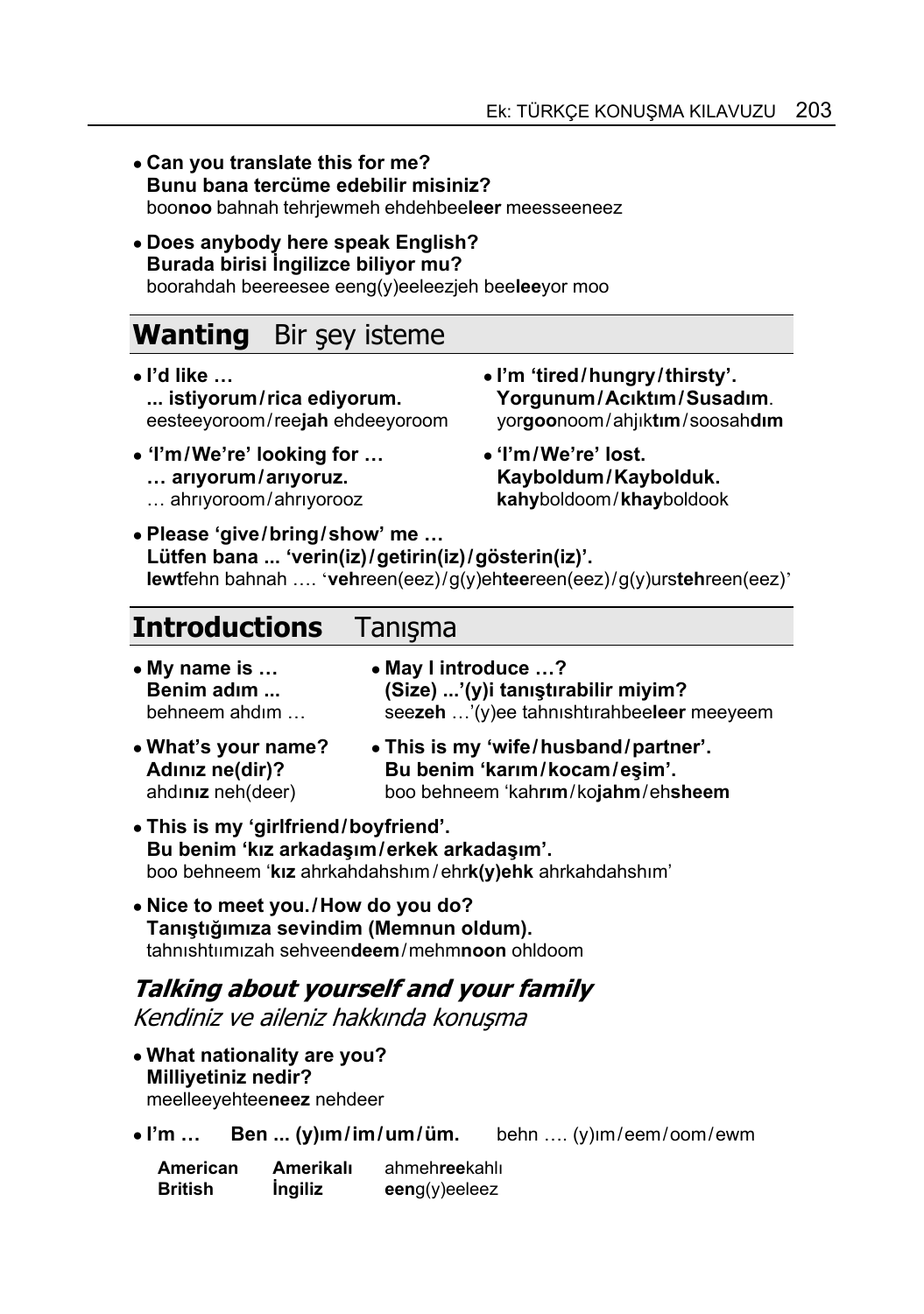# **KEY TO EXERCISES**

#### **EXERCISE 7-B)**

- 
- 2. Altmış gram 14. Birkaç masa
- 3. Altmış beş buçuk gram 15. Az su
- 4. Yarım kilo şeker 16. Çok ağaç
- 5. Üç yüz altmış beş gün 17. Çok fazla öğrenci<br>6. Elli iki hafta 18. Çok fazla et
- 
- 
- 8. Dokuz yüz doksan dokuz 20. Çok az çay
- 
- 10. Ne kadar şeker? 22. Birkaç kitap
- 11. Kaç tane elma? 23. Çok para
- 12. Biraz süt

#### **EXERCISE 15**

- 1. Ben bir şoför**üm**.
- 2. Ben bir mühendis**im**.
- 3. O bir marangoz**dur**.
- 4. Ben bir aşçı**yım**.
- 5. Sen bir şoför**sün**.
- 6 Sen bir mühendis**sin**.
- 7. Sen bir marangoz**sun**.
- 8. Sen bir aşçı**sın**.
- 9. O bir aşçı**dır**.
- 10. O bir şoför**dür**.
- 11. O bir mühendis**tir**.
- 12. O bir marangoz**dur**.
- 13. O bir aşçı**dır**.
- 14. Biz şoför**üz**.
- 15. Biz mühendis**iz**.
- 16. Biz marangoz**uz**.
- 17. Biz aşçı**yız**.
- 18. Siz şoför**sünüz**.
- 19. Siz mühendis**siniz**.
- 20. Siz marangoz**sunuz**.
- 21. Siz aşçı**sınız**.
- 22. Onlar şoför**dür(ler)** .
- 23. Onlar mühendis**tir(ler)**
- 24. Onlar marangoz**dur(lar)** .
- 25. Onlar aşçı**dır(lar)**.
- 26. Ben bir şoför mü**yüm**?
- 27. Sen bir mühendis mi**sin**?
- 28. O bir marangoz mu**(dur)**?
- 29. Biz aşçı mı**yız**?
- 1. Beş kilo şeker 13. Birçok sandalye
	-
	-
	-
	-
	- 18. Çok fazla et
- 7. On iki ay 19. Kaç tane portakal?
	-
- 9. On yıl 21. Yedi kitap
	-
	-